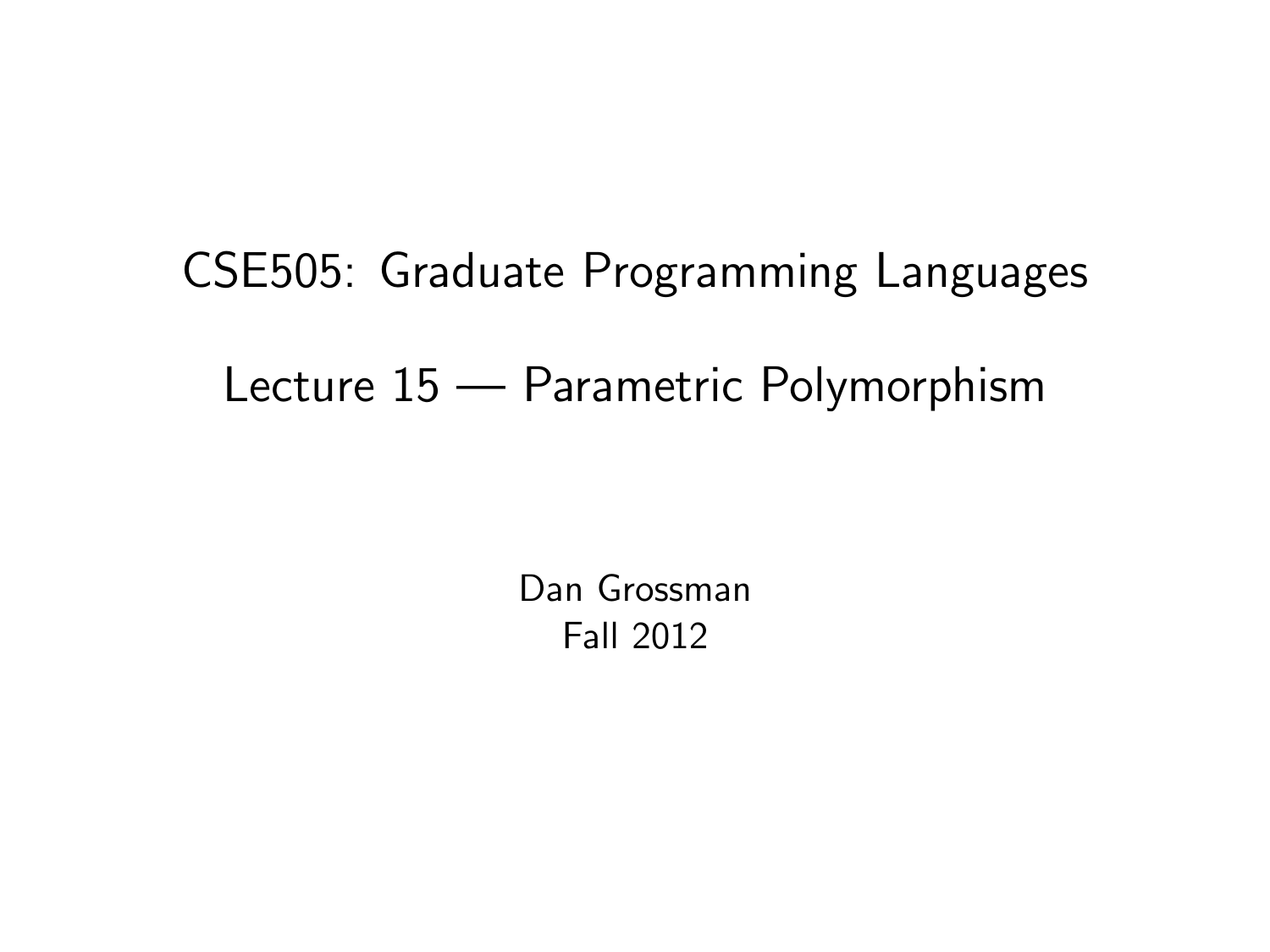### Goal

Understand what this interface means and why it matters:

```
type 'a mylist;
val mt_list : 'a mylist
val cons : 'a \rightarrow 'a mylist \rightarrow 'a mylist
val decons : 'a mylist \rightarrow (('a * 'a mylist) option)
val length : 'a mylist -> int
val map : ('a \rightarrow 'b) \rightarrow 'a mylist \rightarrow 'b mylist
```
From two perspectives:

- 1. Library: Implement code to this partial specification
- 2. Client: Use code written to this partial specification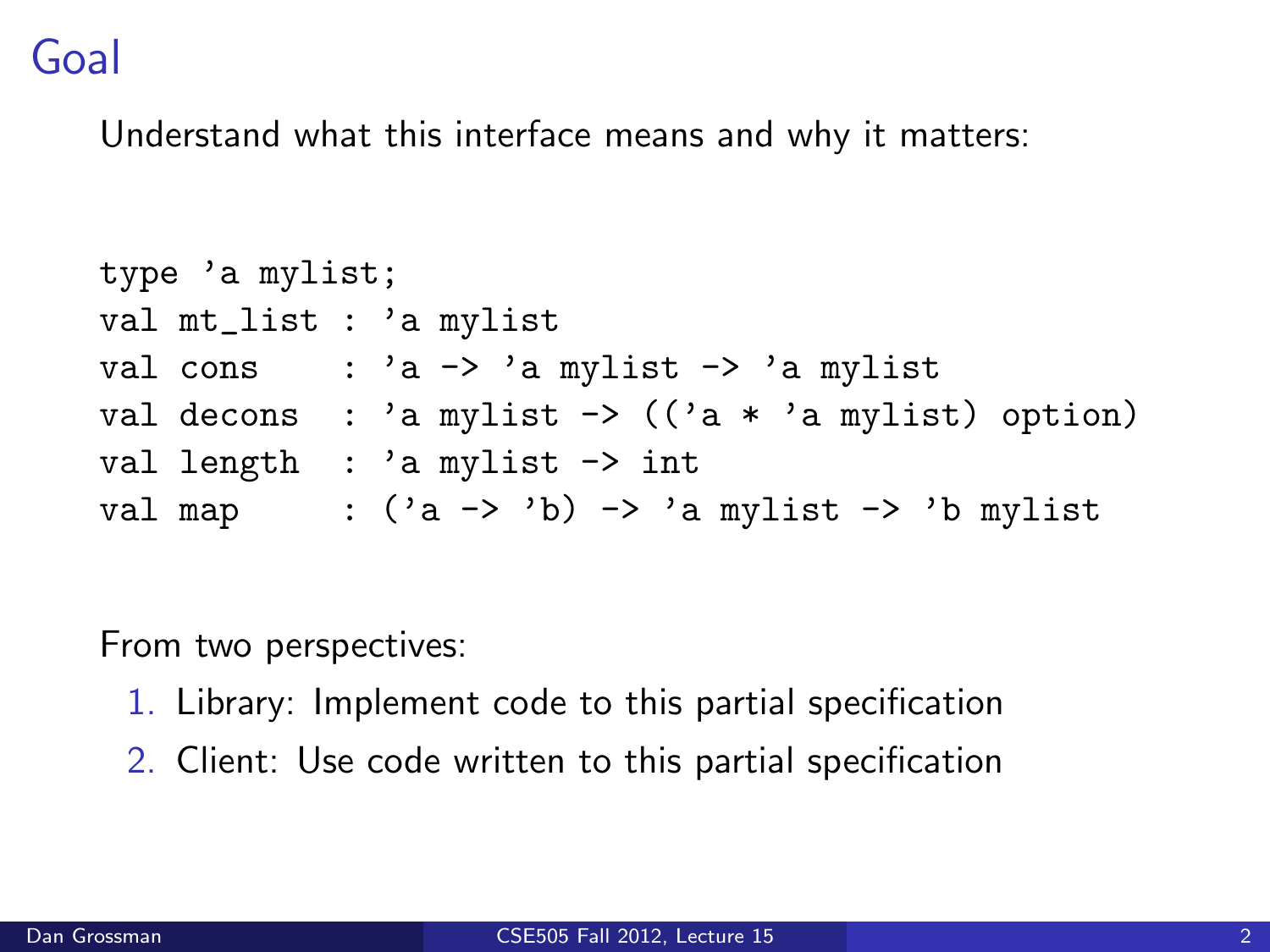#### What The Client Likes

- 1. Library is reusable. Can make:
	- $\triangleright$  Different lists with elements of different types
	- $\triangleright$  New reusable functions outside of library, e.g.: val twocons :  $a \rightarrow a \rightarrow a$  -x a mylist -> 'a mylist
- 2. Easier, faster, more reliable than subtyping
	- $\triangleright$  No downcast to write, run, maybe-fail (cf. Java 1.4 Vector)
- 3. Library must "behave the same" for all "type instantiations"!
	- $\rightarrow$  'a and 'b held abstract from library
	- E.g., with built-in lists: If foo has type 'a list  $\rightarrow$  int, then foo  $[1;2;3]$  and foo  $[(5,4);(7,2);(9,2)]$  are totally equivalent!

(Never true with downcasts)

- In theory, means less (re-)integration testing
- $\triangleright$  Proof is beyond this course, but not much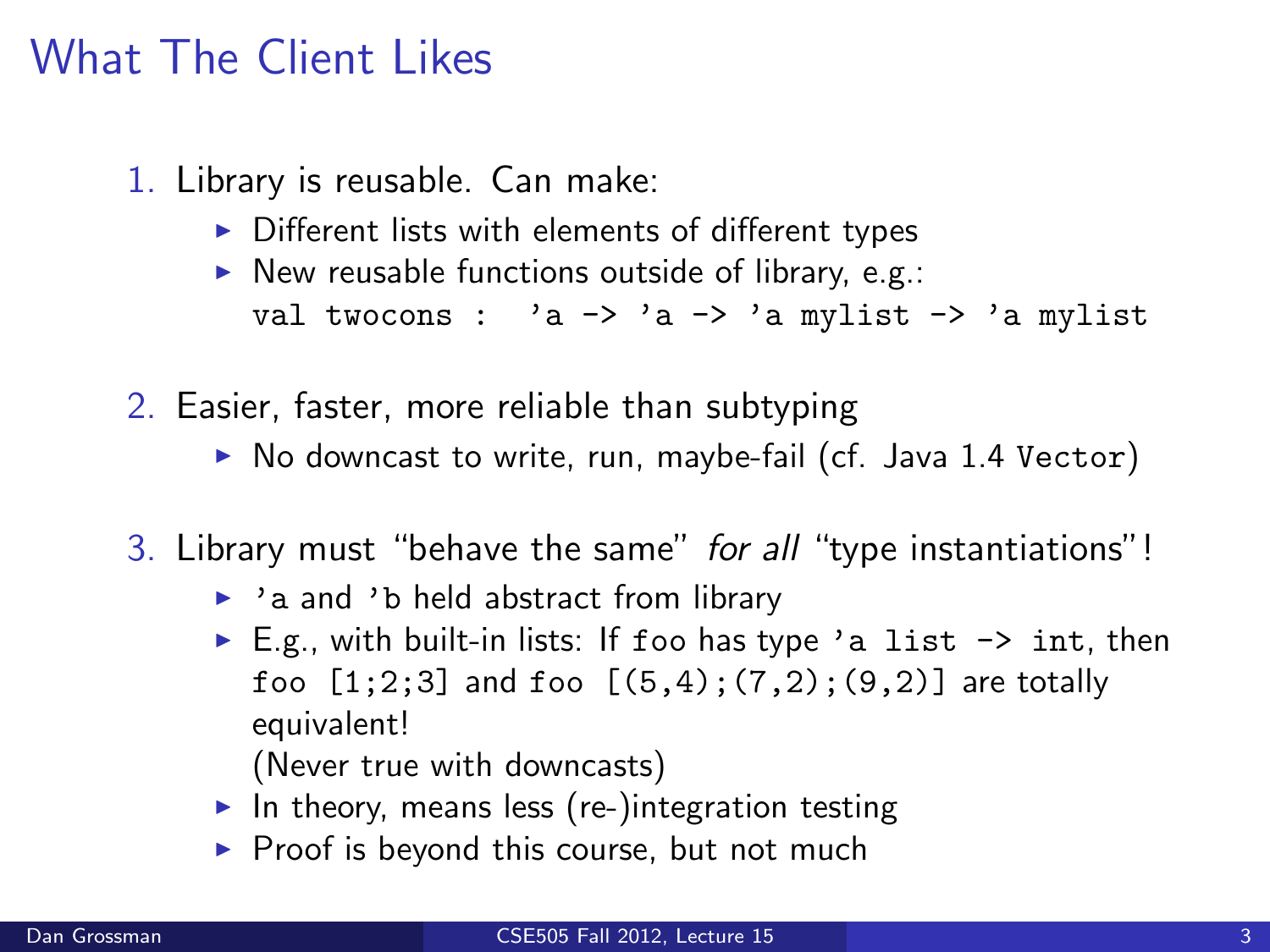#### What the Library Likes

- 1. Reusability For same reasons client likes it
- 2. Abstraction of mylist from clients
	- $\triangleright$  Clients must "behave the same" for all equivalent implementations, even if "hidden definition" of 'a mylist changes
	- $\triangleright$  Clients typechecked knowing only there exists a type constructor mylist
	- In Unlike Java,  $C_{++}$ , R5RS Scheme, no way to downcast a t mylist to, e.g., a pair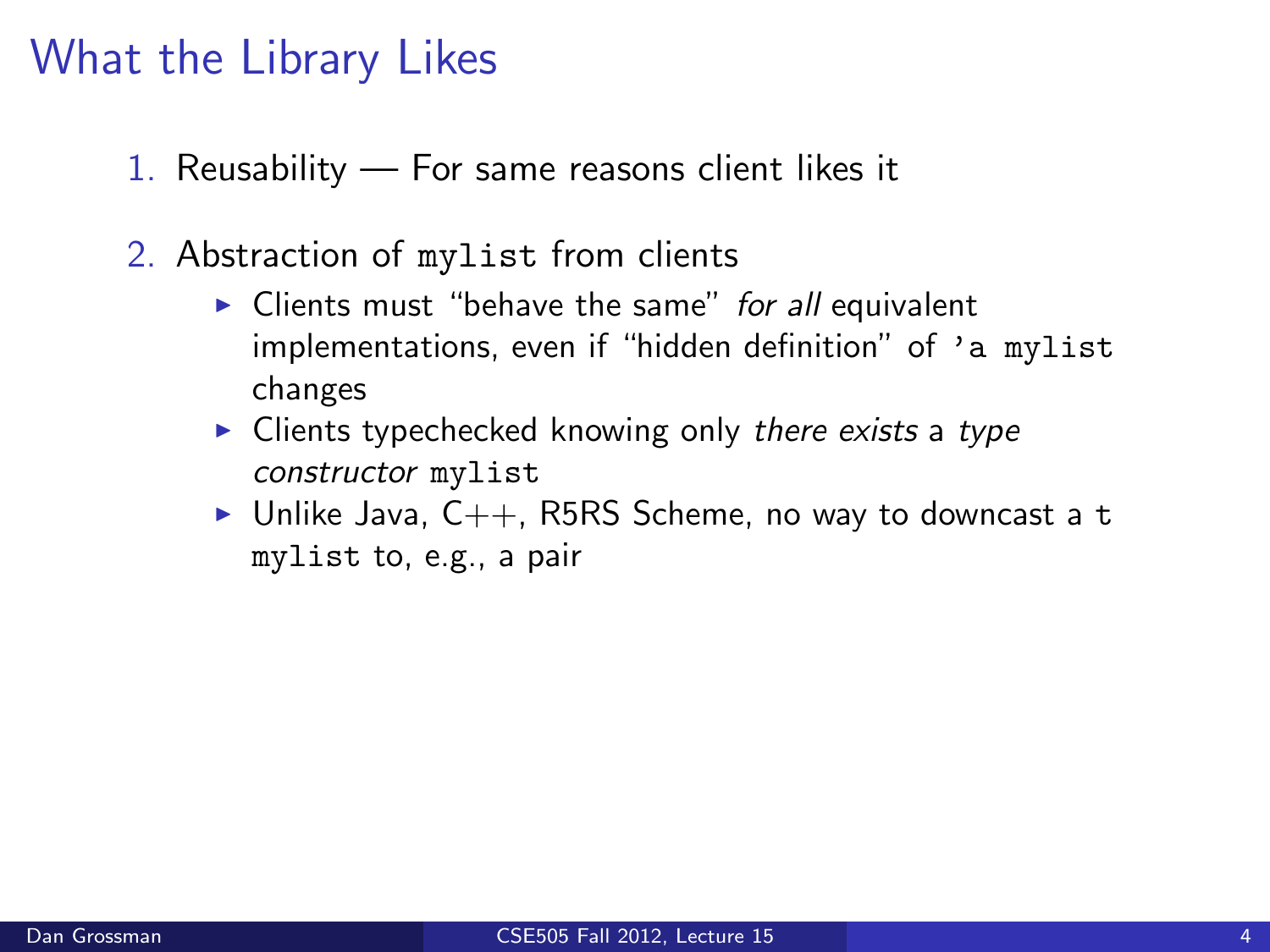## Start simpler

The interface has a lot going on:

- 1. Element types held abstract from library
- 2. List type (constructor) held abstract from client
- 3. Reuse of type variables "makes connections" among expressions of abstract types
- 4. Lists need some form of recursive type
- This lecture considers just (1) and (3)
	- $\triangleright$  First using a formal language with explicit type abstraction
	- $\triangleright$  Then mention differences from ML

Note: Much more interesting than "not getting stuck"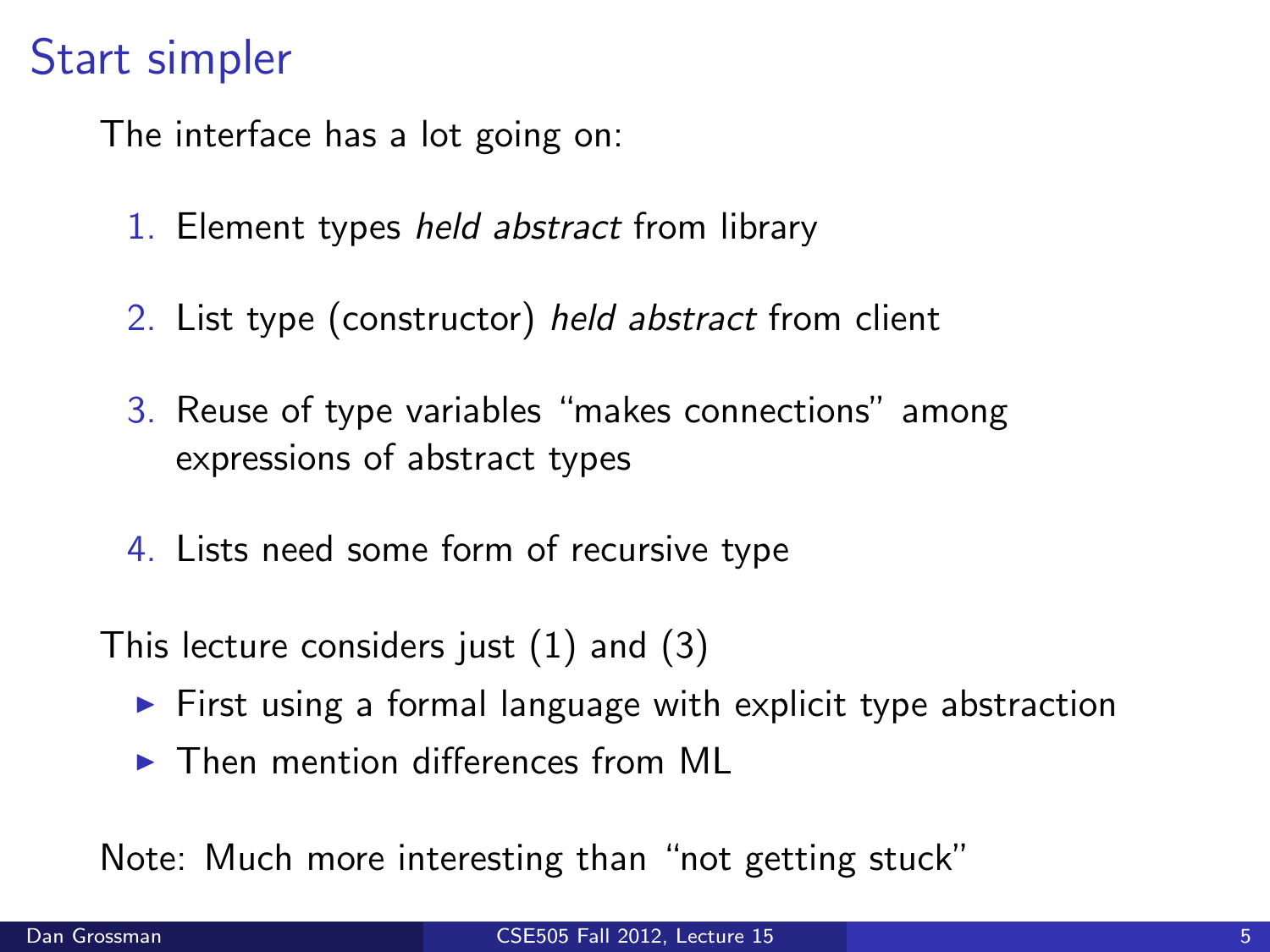## **Syntax**

$$
e ::= c | x | \lambda x{:}\tau. e | e e | \Lambda \alpha. e | e[\tau]
$$
  
\n
$$
\tau ::= \int \int \tau \cdot \tau | \alpha | \forall \alpha. \tau
$$
  
\n
$$
v ::= c | \lambda x{:}\tau. e | \Lambda \alpha. e
$$
  
\n
$$
\Gamma ::= \cdot | \Gamma, x{:}\tau
$$
  
\n
$$
\Delta ::= \cdot | \Delta, \alpha
$$

New things:

- $\blacktriangleright$  Terms: Type abstraction and type application
- $\blacktriangleright$  Types: Type variables and universal types
- $\blacktriangleright$  Type contexts: what type variables are in scope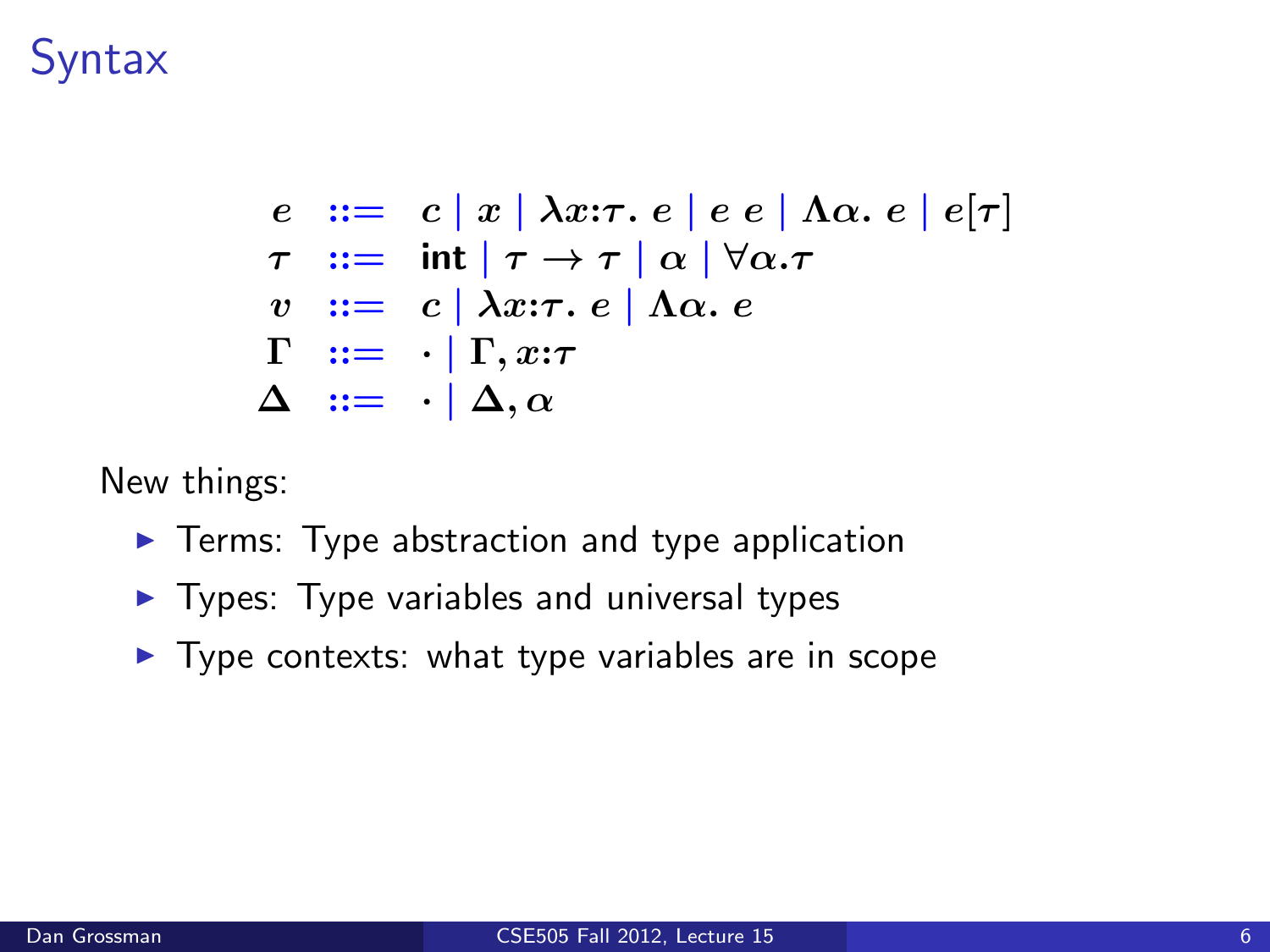#### Informal semantics

- 1.  $\Lambda \alpha$ . e: A value that, when used, runs e (with some  $\tau$  for  $\alpha$ )
	- $\triangleright$  To type-check e, know  $\alpha$  is one type, but not which type
- 2.  $e[\tau]$ : Evaluate  $e$  to some  $\Lambda\alpha.$   $e'$  and then run  $e'$ 
	- $\triangleright$  With  $\tau$  for  $\alpha$ , but the choice of  $\tau$  is irrelevant at run-time
	- $\triangleright$   $\tau$  used for type-checking and proof of Preservation
- 3. Types can use type variables  $\alpha$ ,  $\beta$ , etc., but only if they're in scope (just like term variables)
	- $\triangleright$  Type-checking will be  $\Delta; \Gamma \vdash e : \tau$  using  $\Delta$  to know what type variables are in scope in  $e$
	- In universal type  $\forall \alpha.\tau$ , can also use  $\alpha$  in  $\tau$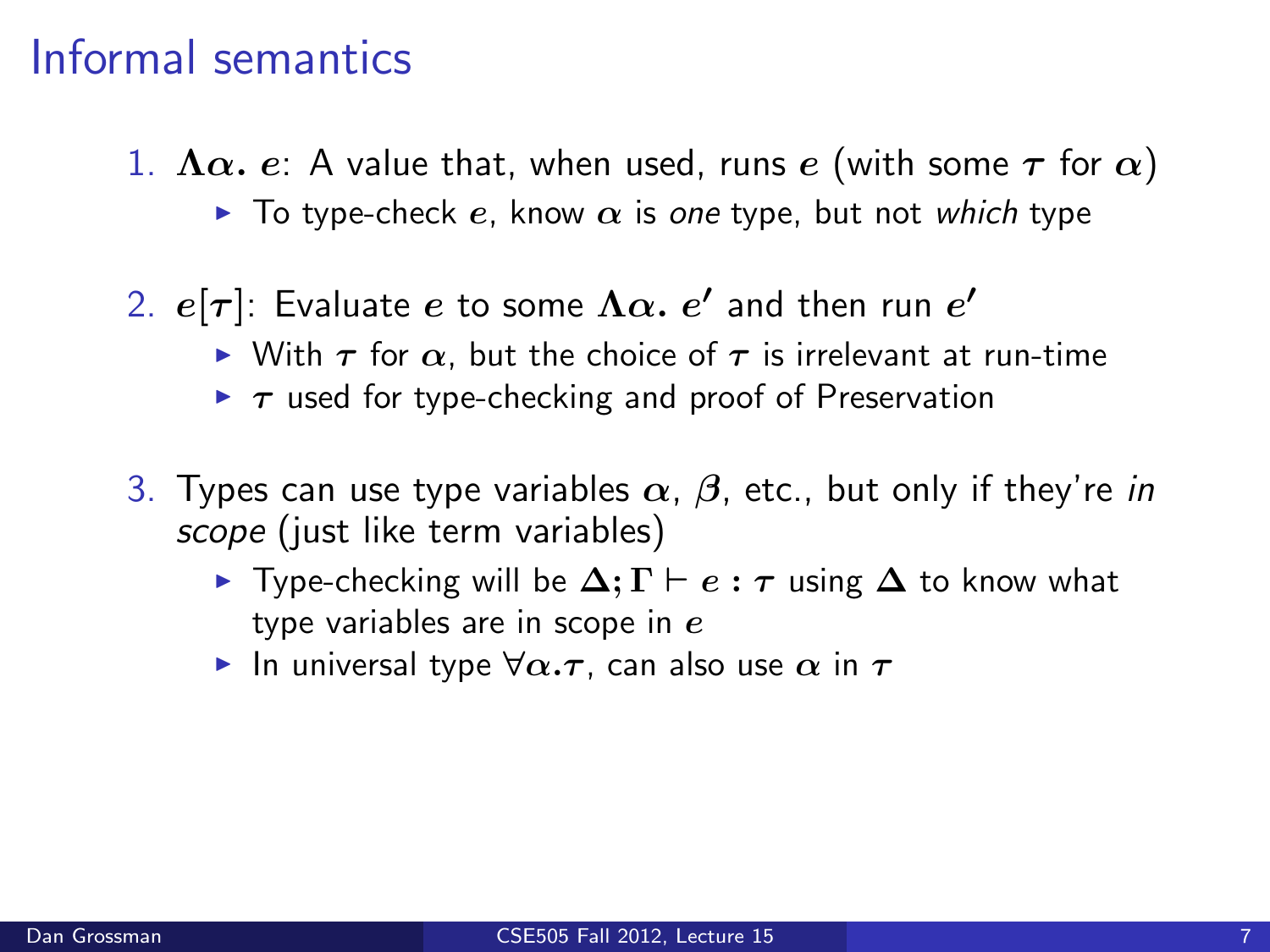### Operational semantics

 $e \rightarrow e'$ 

Small-step, CBV, left-to-right operational semantics:

 $\triangleright$  Note:  $\Lambda \alpha$ , e is a value

Old:

\n
$$
\frac{e_1 \rightarrow e_1'}{e_1 \, e_2 \rightarrow e_1' \, e_2} \quad \frac{e_2 \rightarrow e_2'}{v \, e_2 \rightarrow v \, e_2'} \quad \frac{\lambda x : \tau \cdot e \, v \rightarrow e[v/x]}{v \, e_2 \rightarrow v \, e_2'} \quad \frac{\lambda x : \tau \cdot e \, v \rightarrow e[v/x]}{v \, e_2 \rightarrow v \, e_2'} \quad \frac{\lambda x : \tau \cdot e \, v \rightarrow e[v/x]}{v \, e_2 \rightarrow v \, e_2'} \quad \frac{\lambda x : \tau \cdot e \, v \rightarrow e[v/x]}{v \, e_2 \rightarrow v \, e_2'} \quad \frac{\lambda x : \tau \cdot e \, v \rightarrow e[v/x]}{v \, e_2 \rightarrow v \, e_2'} \quad \frac{\lambda x : \tau \cdot e \, v \rightarrow e[v/x]}{v \, e_2 \rightarrow v \, e_2'} \quad \frac{\lambda x : \tau \cdot e \, v \rightarrow e[v/x]}{v \, e_2 \rightarrow v \, e_2'} \quad \frac{\lambda x : \tau \cdot e \, v \rightarrow e[v/x]}{v \, e_2 \rightarrow v \, e_2'} \quad \frac{\lambda x : \tau \cdot e \, v \rightarrow e[v/x]}{v \, e_2 \rightarrow v \, e_2'} \quad \frac{\lambda x : \tau \cdot e \, v \rightarrow e[v/x]}{v \, e_2 \rightarrow v \, e_2'} \quad \frac{\lambda x : \tau \cdot e \, v \rightarrow e[v/x]}{v \, e_2 \rightarrow v \, e_2'} \quad \frac{\lambda x : \tau \cdot e \, v \rightarrow e[v/x]}{v \, e_2 \rightarrow v \, e_2'} \quad \frac{\lambda x : \tau \cdot e \, v \rightarrow e[v/x]}{v \, e_2 \rightarrow v \, e_2'} \quad \frac{\lambda x : \tau \cdot e \, v \rightarrow e[v/x]}{v \, e_2 \rightarrow v \, e_2'} \quad \frac{\lambda x : \tau \cdot e \, v \rightarrow e[v/x]}{v \, e_2 \rightarrow v \, e_2'} \quad \frac{\lambda x : \tau \cdot e \, v \rightarrow e[v/x]}{v \, e_2 \rightarrow v \, e_2'} \quad \frac{\lambda x : \tau \cdot e \, v \rightarrow e[v/x]}{v \, e_2' \rightarrow v \, e_2' \rightarrow v \, e_2'} \quad \frac{\lambda x : \tau \cdot e \, v \rightarrow e[v/x]}{v \, e_2' \rightarrow v \
$$

Plus now have 3 different kinds of substitution, all defined in straightforward capture-avoiding way:

- $\blacktriangleright$   $e_1[e_2/x]$  (old)
- $\blacktriangleright$   $e[\tau'/\alpha]$  (new)
- $\blacktriangleright$   $\tau[\tau'/\alpha]$  (new)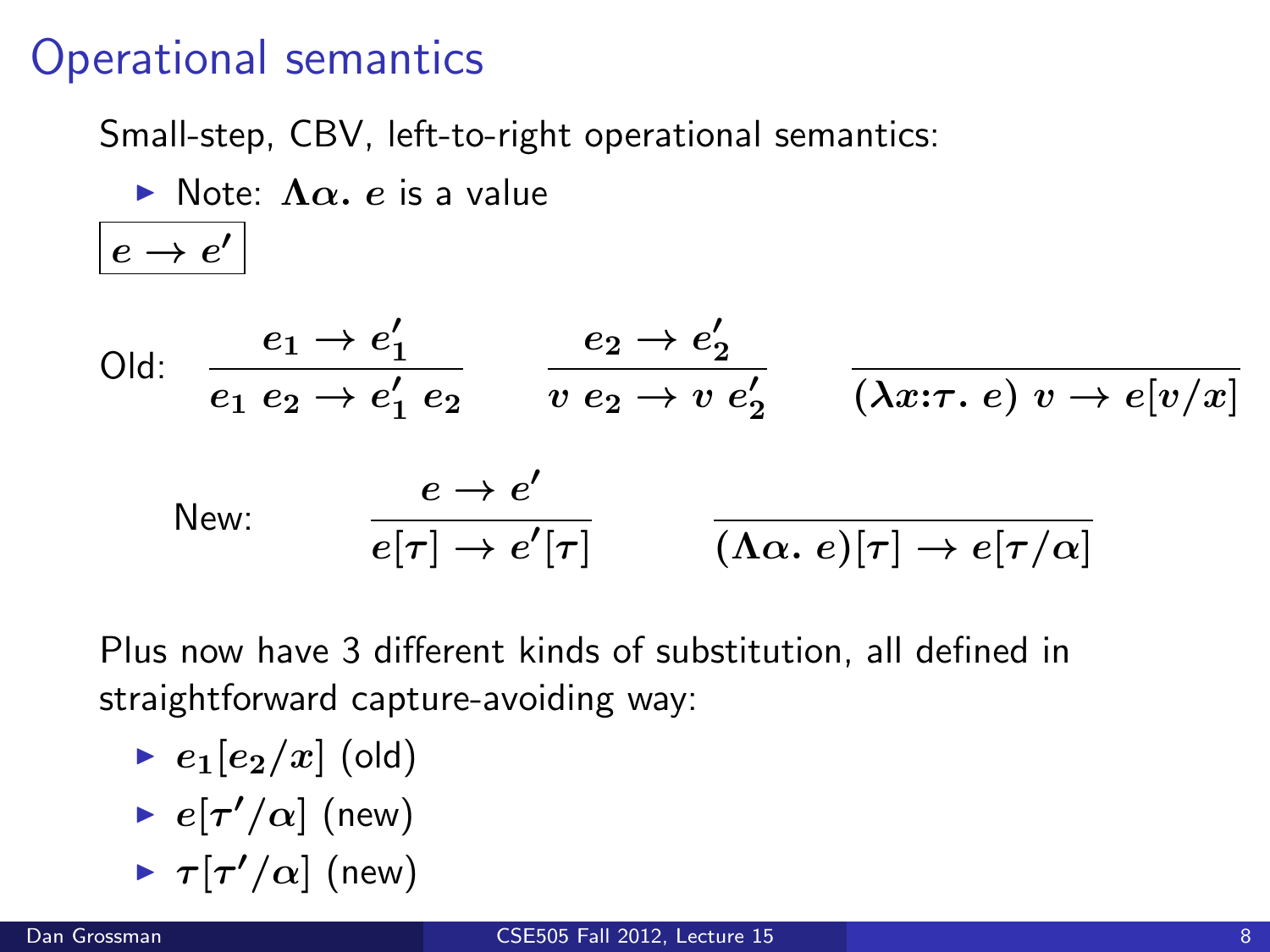Example (using addition):

(Λα. Λ $\beta$ .  $\lambda x : \alpha$ .  $\lambda f : \alpha \to \beta$ . f x) [int] [int] 3 ( $\lambda y :$  int.  $y + y$ )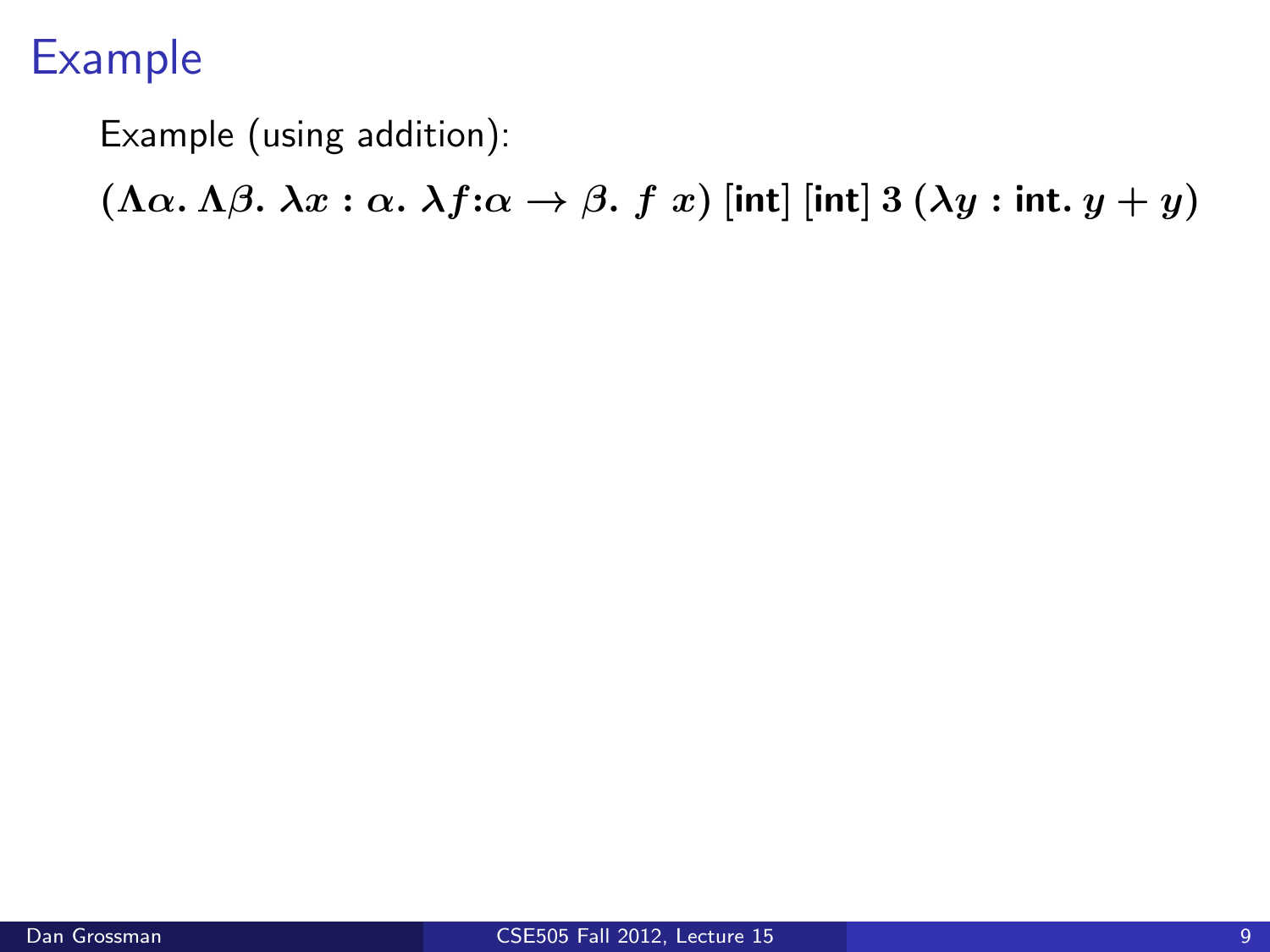Example (using addition):

 $(\Lambda \alpha. \Lambda \beta. \lambda x : \alpha. \lambda f: \alpha \rightarrow \beta. f x)$  [int] [int] 3  $(\lambda y : \text{int. } y + y)$ 

 $\rightarrow$  ( $\Lambda\beta$ .  $\lambda x$  : int.  $\lambda f$ :int  $\rightarrow$   $\beta$ .  $f(x)$  [int] 3 ( $\lambda y$  : int.  $y + y$ )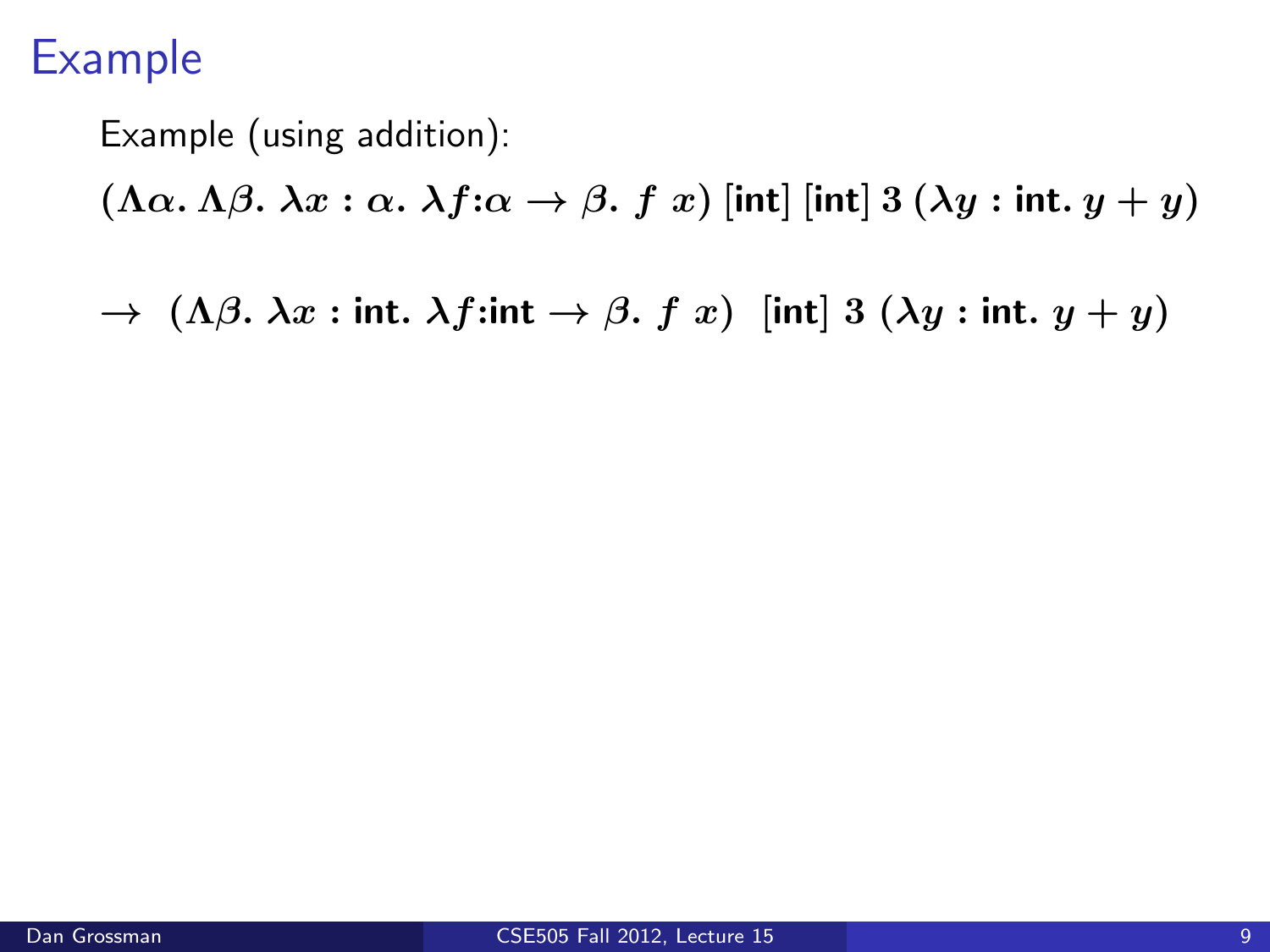Example (using addition):  $(\Lambda \alpha, \Lambda \beta, \lambda x : \alpha \cdot \lambda f : \alpha \rightarrow \beta, f x)$  [int] [int] 3  $(\lambda y : \text{int. } y + y)$  $\rightarrow$  ( $\Lambda\beta$ .  $\lambda x$  : int.  $\lambda f$ :int  $\rightarrow$   $\beta$ .  $f(x)$  [int] 3 ( $\lambda y$  : int.  $y + y$ )  $\rightarrow (\lambda x : \text{int. }\lambda f: \text{int } \rightarrow \text{int. } f x) 3 (\lambda y : \text{int. } y + y)$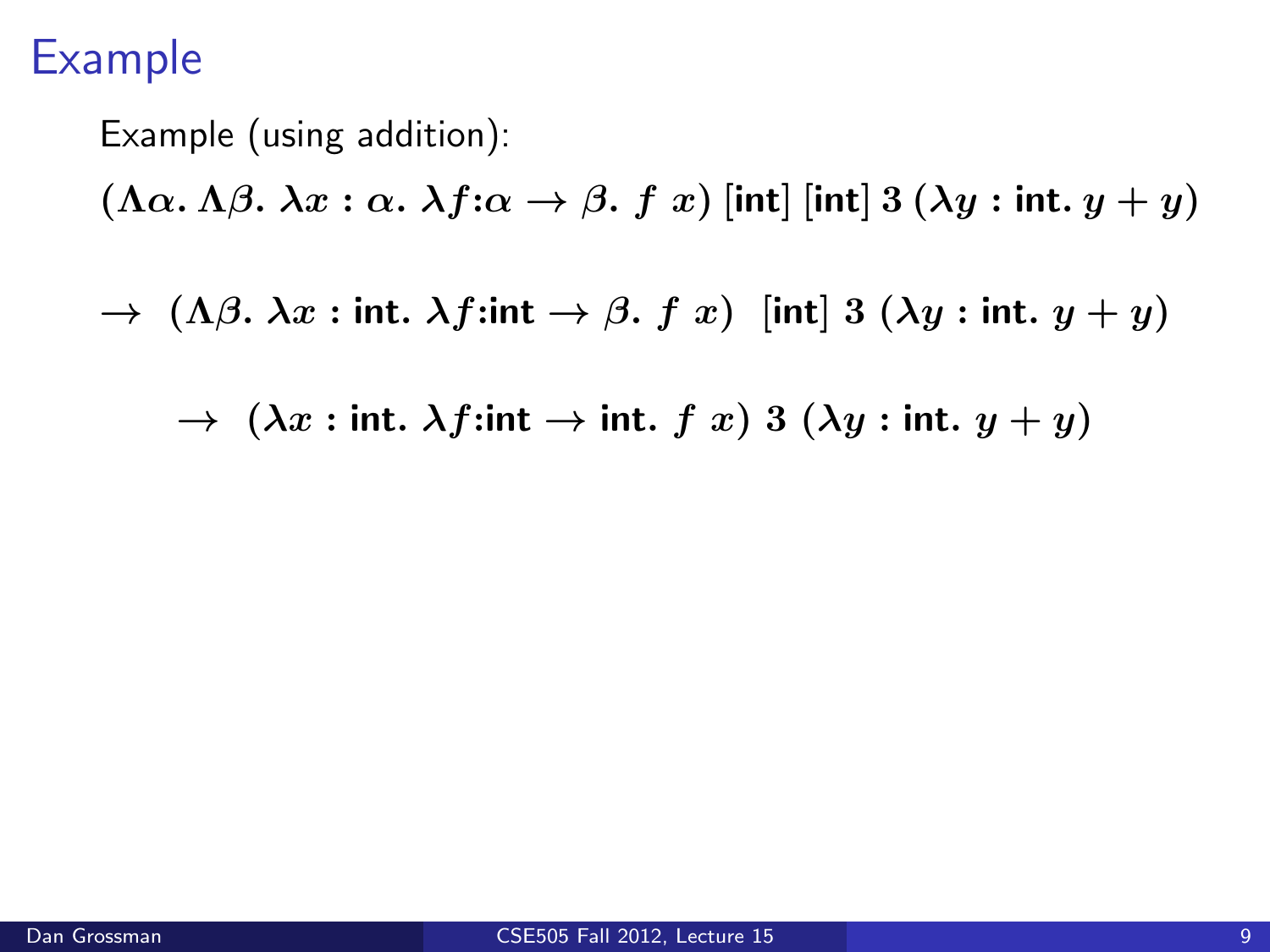Example (using addition):  $(\Lambda \alpha, \Lambda \beta, \lambda x : \alpha \cdot \lambda f : \alpha \rightarrow \beta, f x)$  [int] [int] 3  $(\lambda y : \text{int. } y + y)$  $\rightarrow$  ( $\Lambda\beta$ .  $\lambda x$  : int.  $\lambda f$ :int  $\rightarrow$   $\beta$ .  $f(x)$  [int] 3 ( $\lambda y$  : int.  $y + y$ )  $\rightarrow$   $(\lambda x : \text{int. }\lambda f: \text{int } \rightarrow \text{int. } f x) 3 (\lambda y : \text{int. } y + y)$  $\rightarrow$  ( $\lambda f$ :int  $\rightarrow$  int. f 3) ( $\lambda y$  : int.  $y + y$ )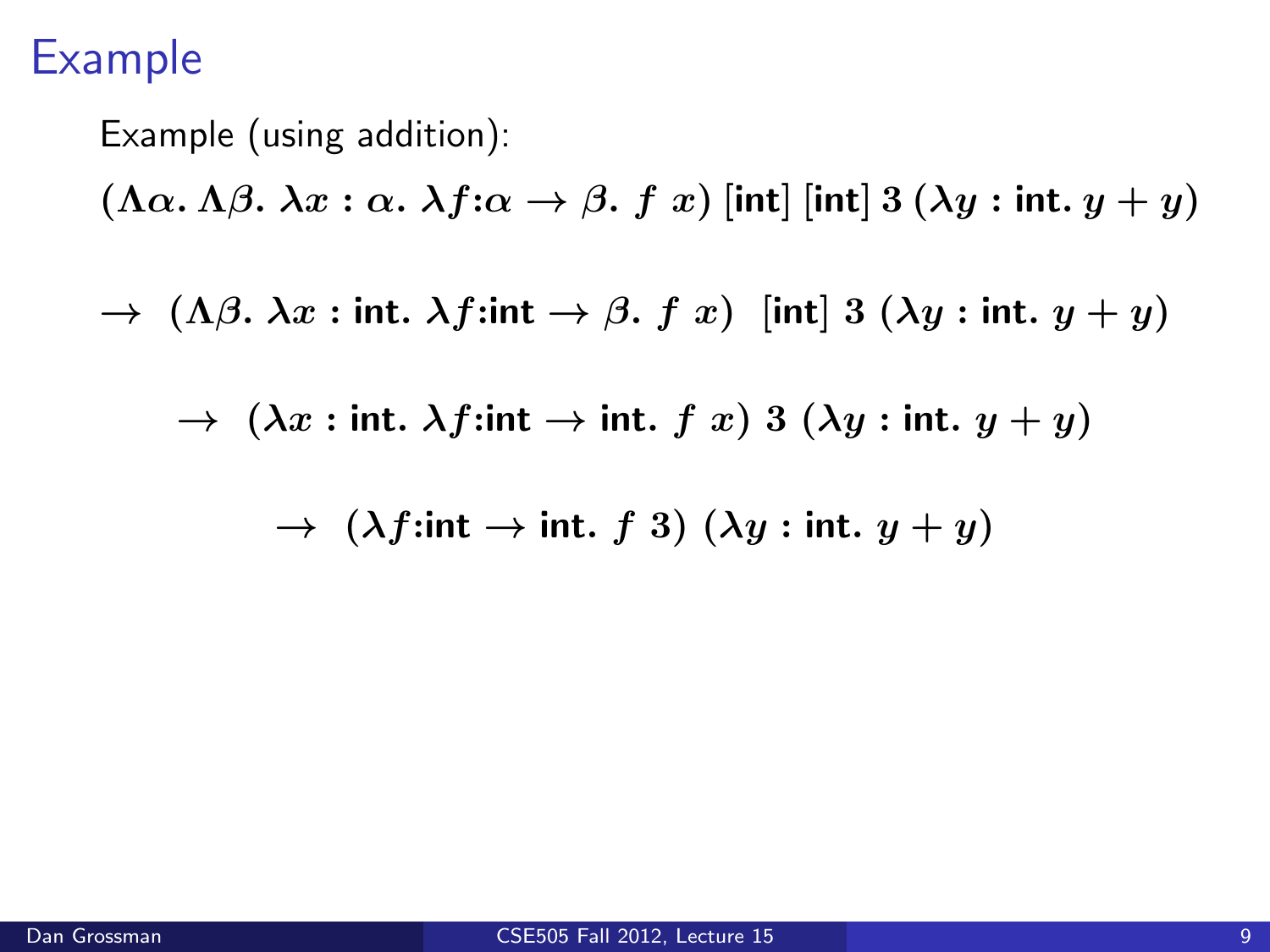Example (using addition):

\n
$$
(\Lambda \alpha. \Lambda \beta. \lambda x : \alpha. \lambda f : \alpha \to \beta. f x) \text{ [int] [int] } 3 (\lambda y : \text{int. } y + y)
$$
\n
$$
\to (\Lambda \beta. \lambda x : \text{int. } \lambda f : \text{int. } \to \beta. f x) \text{ [int] } 3 (\lambda y : \text{int. } y + y)
$$
\n
$$
\to (\lambda x : \text{int. } \lambda f : \text{int. } \to \text{int. } f x) \text{ } 3 (\lambda y : \text{int. } y + y)
$$
\n
$$
\to (\lambda f : \text{int. } \to \text{int. } f 3) (\lambda y : \text{int. } y + y)
$$
\n
$$
\to (\lambda y : \text{int. } y + y) 3
$$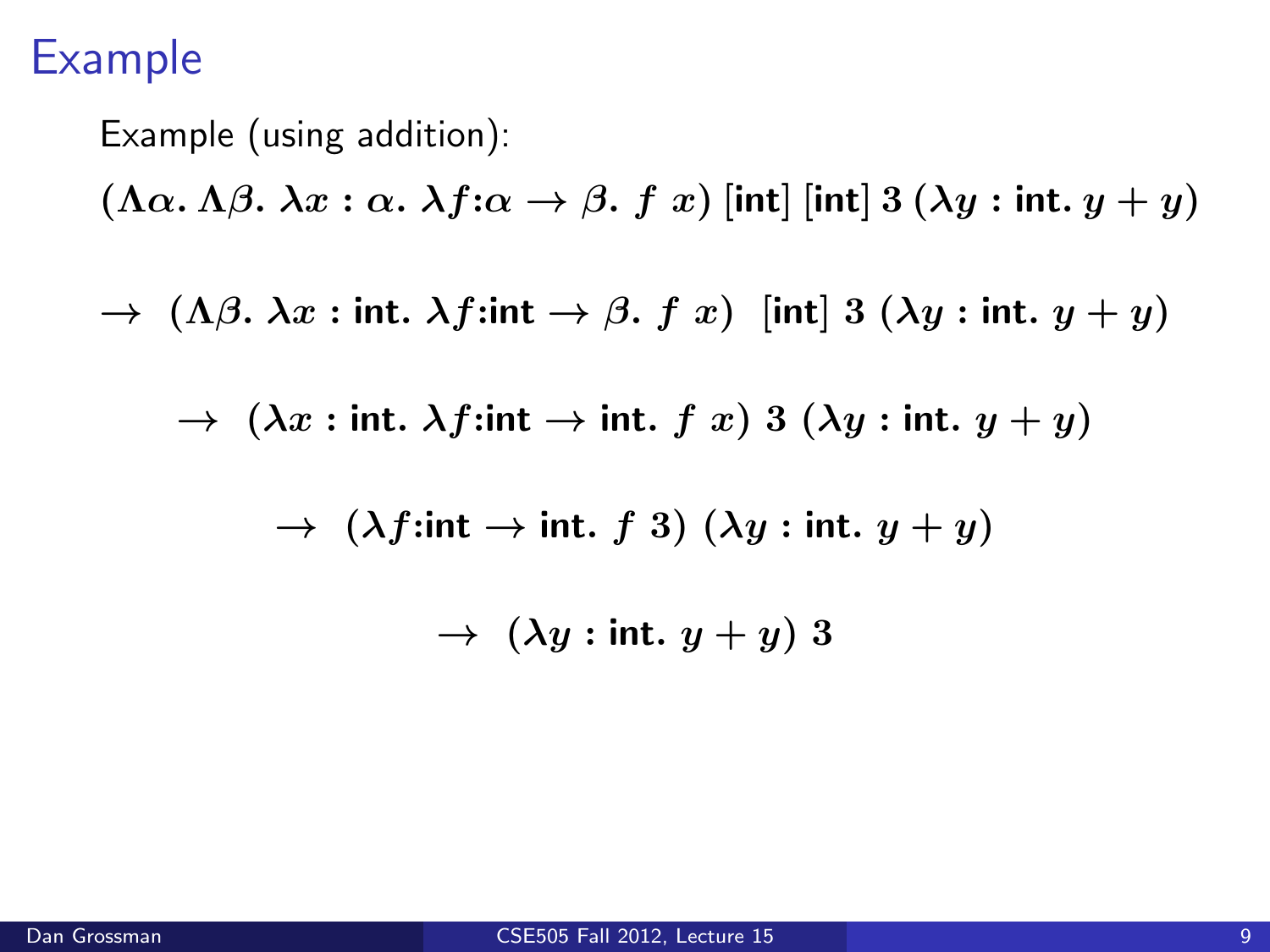Example (using addition):

\n
$$
(\Lambda \alpha. \Lambda \beta. \lambda x : \alpha. \lambda f : \alpha \to \beta. f x) \text{ [int] [int] 3 (\lambda y : int. y + y)}
$$
\n
$$
\to (\Lambda \beta. \lambda x : int. \lambda f : int \to \beta. f x) \text{ [int] 3 (\lambda y : int. y + y)}
$$
\n
$$
\to (\lambda x : int. \lambda f : int \to int. f x) 3 (\lambda y : int. y + y)
$$
\n
$$
\to (\lambda f : int \to int. f 3) (\lambda y : int. y + y)
$$
\n
$$
\to (\lambda y : int. y + y) 3
$$
\n
$$
\to 3 + 3
$$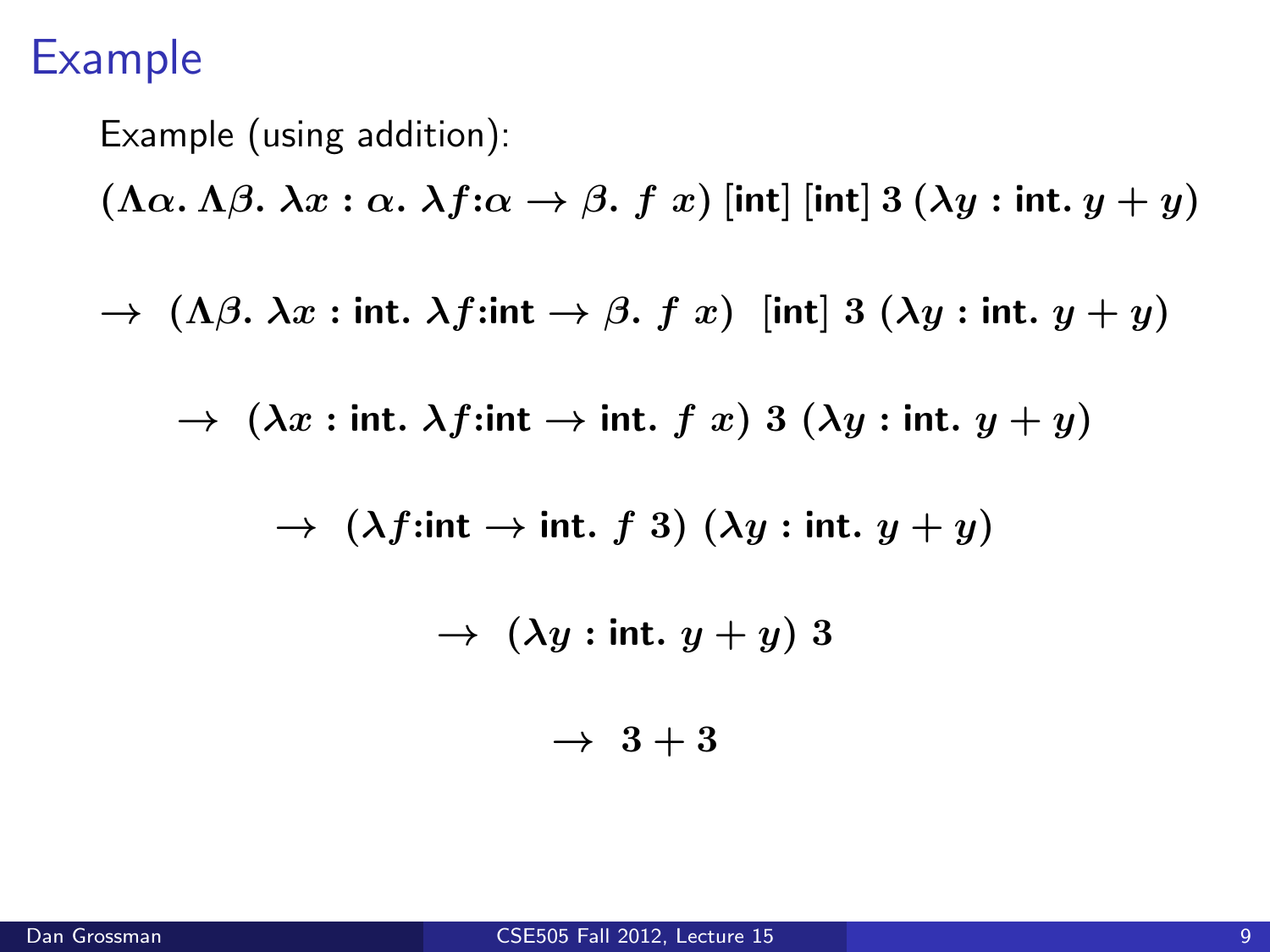Example (using addition):

\n
$$
(\Lambda \alpha. \Lambda \beta. \lambda x : \alpha. \lambda f : \alpha \to \beta. \ f \ x) \text{ [int] [int] 3 (\lambda y : int. y + y)}
$$
\n
$$
\to (\Lambda \beta. \lambda x : int. \lambda f : int \to \beta. \ f \ x) \text{ [int] 3 (\lambda y : int. y + y)}
$$
\n
$$
\to (\lambda x : int. \lambda f : int \to int. \ f \ x) \ 3 (\lambda y : int. y + y)
$$
\n
$$
\to (\lambda f : int \to int. \ f \ 3) (\lambda y : int. y + y)
$$
\n
$$
\to (\lambda y : int. y + y) \ 3
$$
\n
$$
\to \ 3 + 3
$$
\n
$$
\to \ 6
$$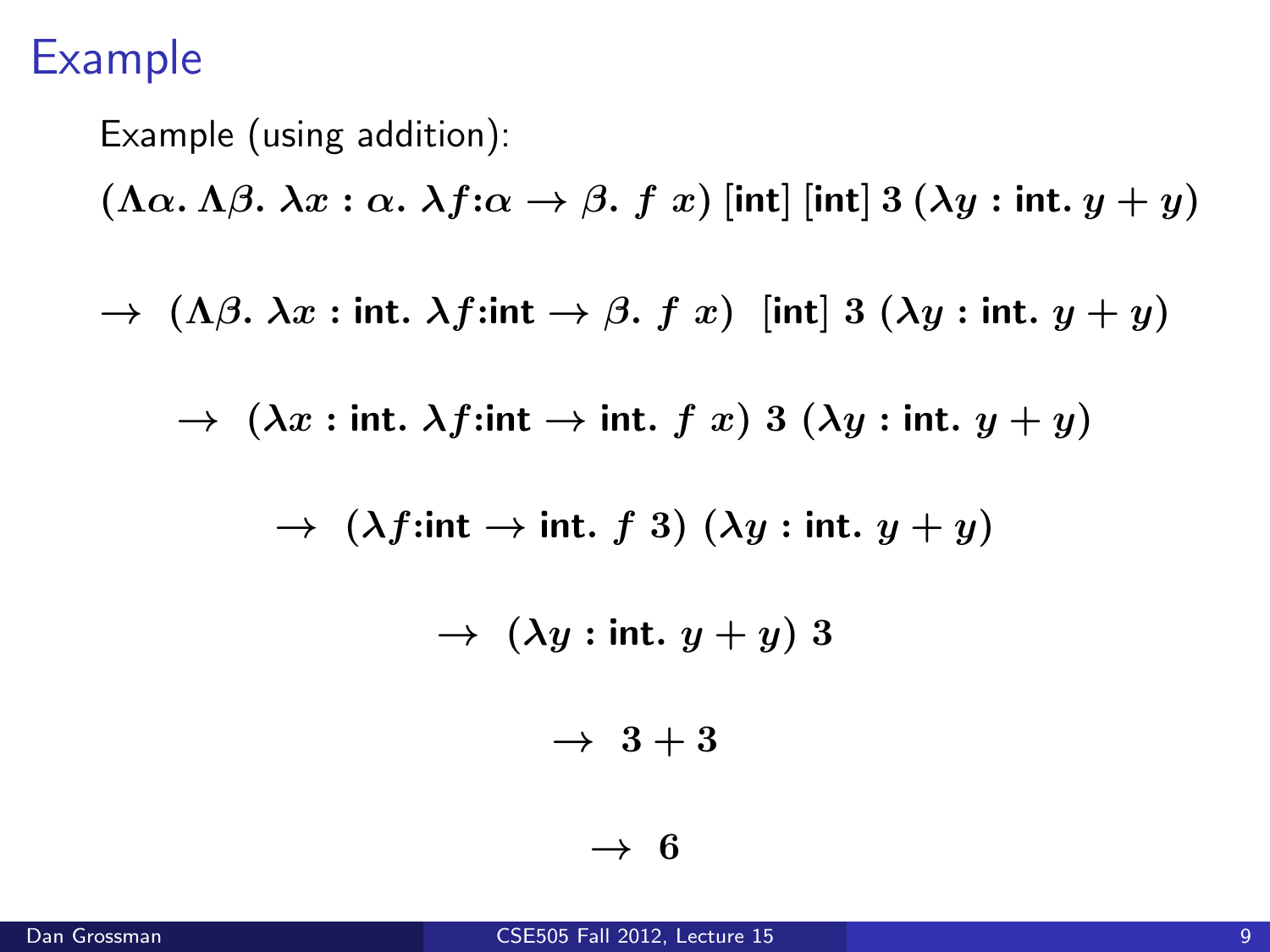## Type System, part 1

Mostly just need to be picky about "no free type variables"

- $\triangleright$  Typing judgment has the form  $\Delta; \Gamma \vdash e : τ$ (whole program  $\cdot; \cdot \vdash e : \tau$ )
	- $\blacktriangleright$  Next slide
- $\triangleright$  Uses helper judgment  $\Delta \vdash \tau$ 
	- $\triangleright$  "all free type variables in  $\tau$  are in  $\Delta$ "

# $\Delta \vdash \tau$

| $\alpha \in \Delta$    |                       | $\Delta \vdash \tau_1 \quad \Delta \vdash \tau_2$ | $\Delta, \alpha \vdash \tau$          |
|------------------------|-----------------------|---------------------------------------------------|---------------------------------------|
| $\Delta \vdash \alpha$ | $\Delta$ $\vdash$ int | $\Delta \vdash \tau_1 \rightarrow \tau_2$         | $\Delta \vdash \forall \alpha . \tau$ |

Rules are boring, but trust me, allowing free type variables is a pernicious source of language/compiler bugs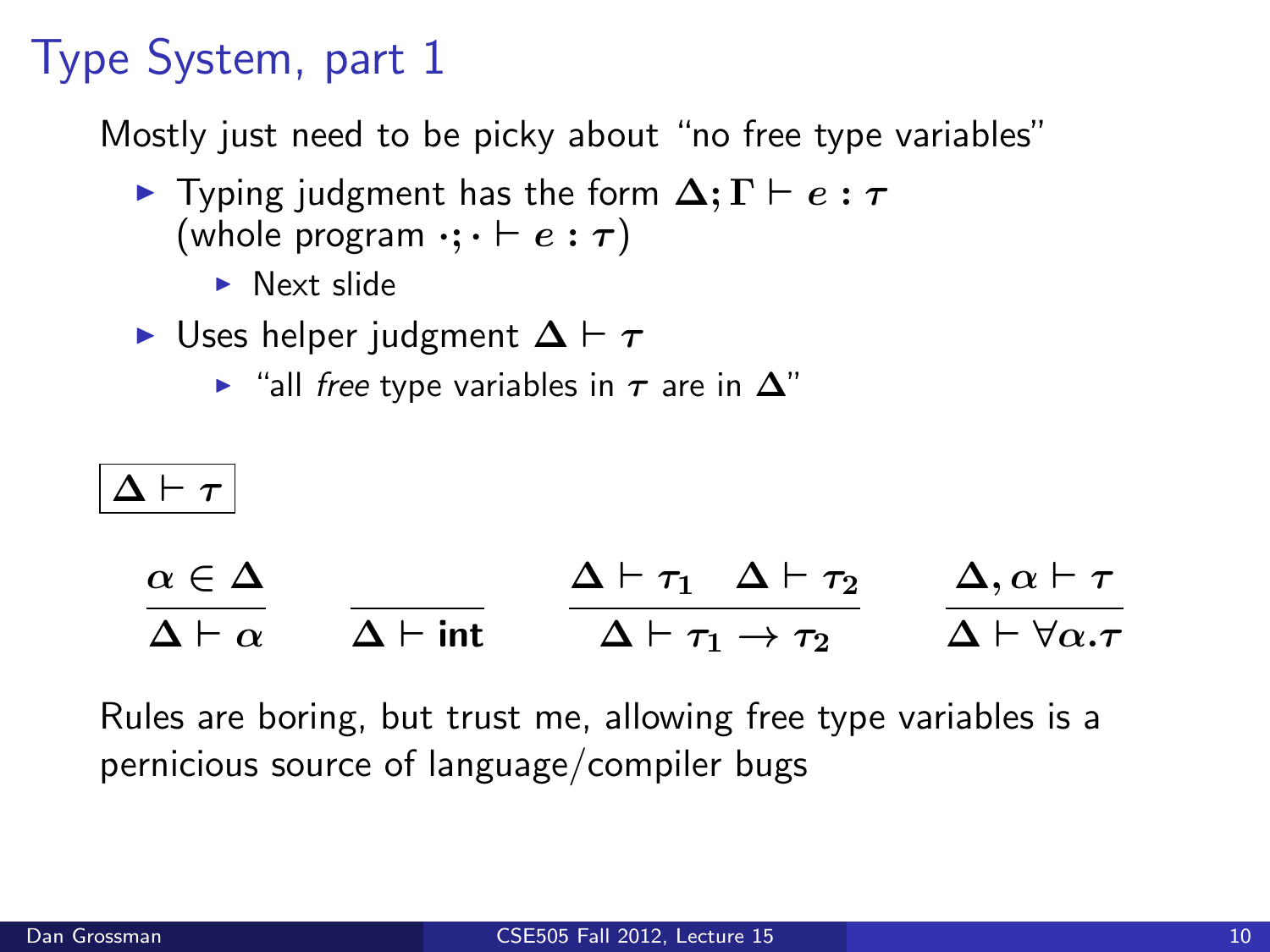## Type System, part 2

Old (with one technical change to prevent free type variables):

$$
\Delta; \Gamma \vdash x : \Gamma(x) \qquad \Delta; \Gamma \vdash c : \text{int}
$$
\n
$$
\frac{\Delta; \Gamma, x : \tau_1 \vdash e : \tau_2 \qquad \Delta \vdash \tau_1}{\Delta; \Gamma \vdash \lambda x : \tau_1. e : \tau_1 \to \tau_2}
$$
\n
$$
\frac{\Delta; \Gamma \vdash e_1 : \tau_2 \to \tau_1 \quad \Delta; \Gamma \vdash e_2 : \tau_2}{\Delta; \Gamma \vdash e_1 e_2 : \tau_1}
$$

$$
\frac{\Delta, \alpha; \Gamma \vdash e : \tau_1}{\Delta; \Gamma \vdash \Lambda \alpha. e : \forall \alpha. \tau_1} \qquad \frac{\Delta; \Gamma \vdash e : \forall \alpha. \tau_1 \quad \Delta \vdash \tau_2}{\Delta; \Gamma \vdash e[\tau_2] : \tau_1[\tau_2/\alpha]}
$$

New: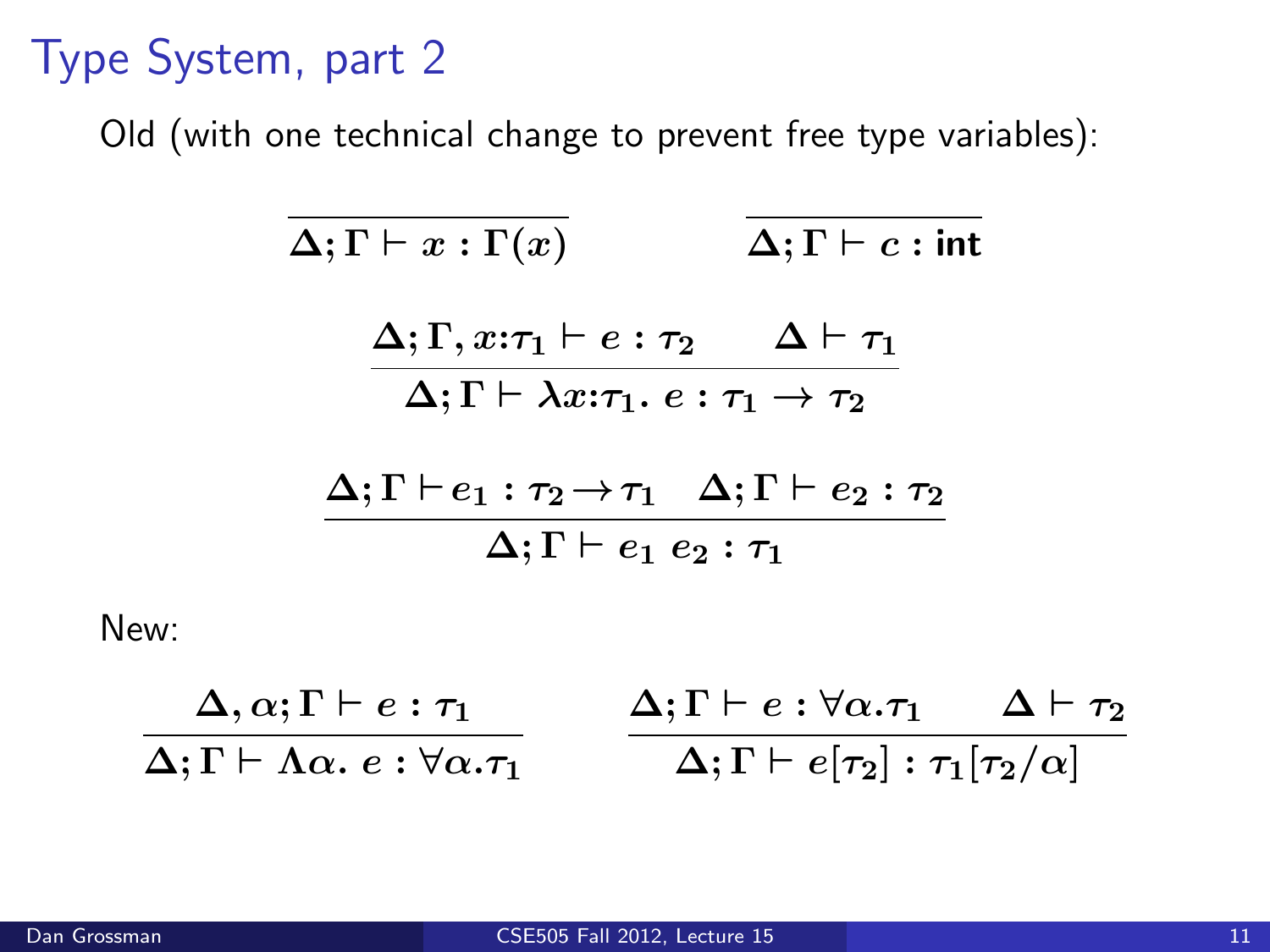Example (using addition):

 $(\Lambda \alpha. \Lambda \beta. \lambda x : \alpha. \lambda f: \alpha \rightarrow \beta. f x)$  [int]  $[\text{int}]$  3  $(\lambda y : \text{int. } y + y)$ 

(The typing derivation is rather tall and painful, but just a syntax-directed derivation by instantiating the typing rules)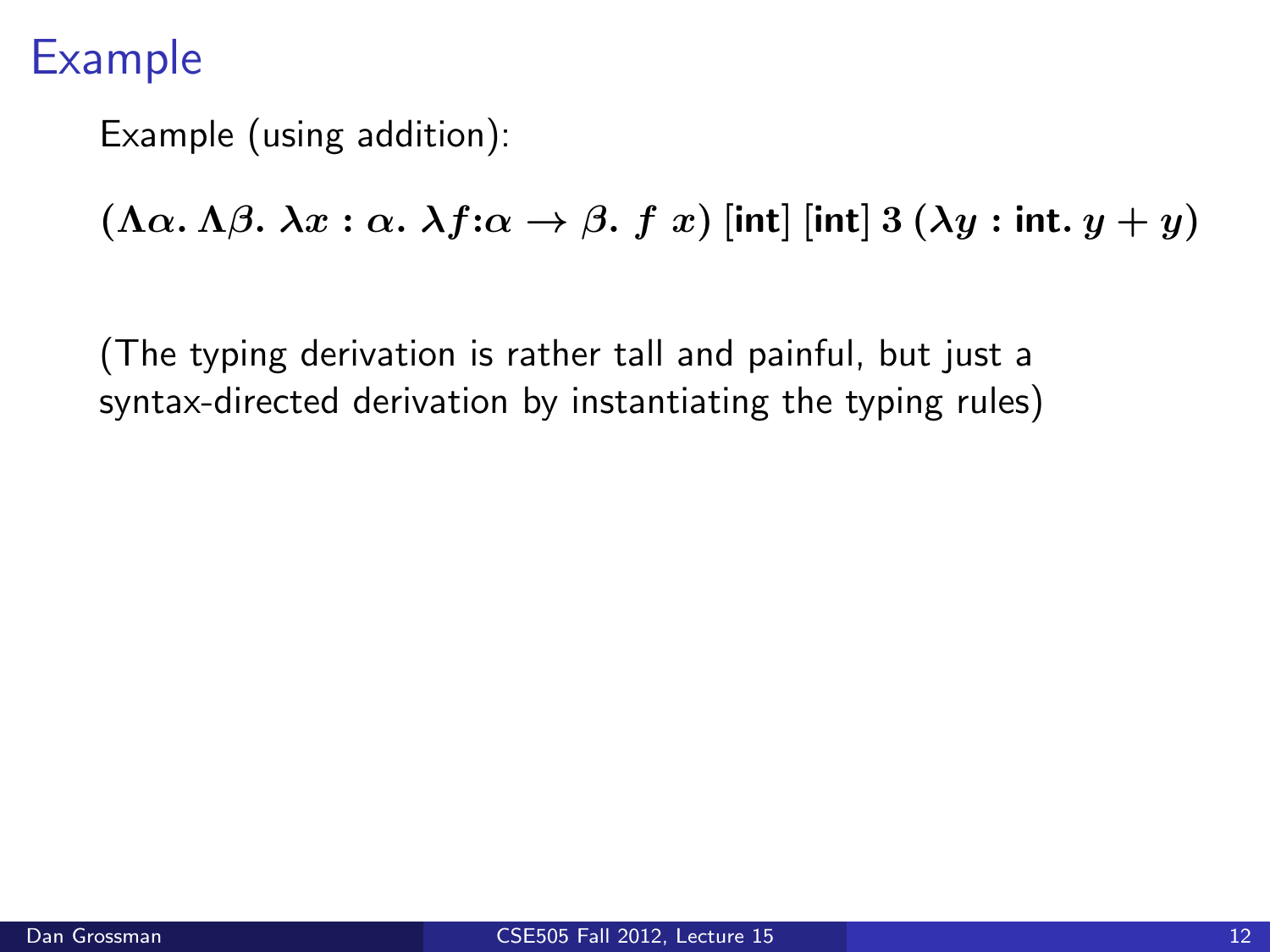#### The Whole Language, Called System F

e  $\coloneqq c |x| \lambda x \tau, e |e e| \Lambda \alpha, e |e \tau|$  $\tau$  ::= int  $|\tau \to \tau| \alpha | \forall \alpha.\tau$  $v := c | \lambda x : \tau e | \Lambda \alpha e$  $\Gamma$  ::=  $\cdot | \Gamma, x : \tau$  $\Delta$  ::=  $\cdot | \Delta$ ,  $\alpha$  $e \rightarrow e'$  $e$   $e_2 \rightarrow e'$   $e_2$  $e \rightarrow e'$  $v\ e\to v\ e^\prime$  $e \rightarrow e'$  $e[\tau] \to e'$  $\overline{e[\tau] \to e'[\tau]}$  $(\lambda x{:}\tau, e) v \rightarrow e[v/x]$   $(\Lambda \alpha, e)[\tau] \rightarrow e[\tau/\alpha]$  $\Delta; \Gamma \vdash x : \Gamma(x)$   $\Delta; \Gamma \vdash c : \text{int}$  $\Delta; \Gamma, x{:}\tau_1 \vdash e : \tau_2 \quad \Delta \vdash \tau_1$  $\Delta; \Gamma \vdash \lambda x{:}\tau_1.\ e : \tau_1 \rightarrow \tau_2$  $\Delta, \alpha ; \Gamma \vdash e : \tau_1$  $\Delta; \Gamma \vdash \Lambda \alpha. e : \forall \alpha . \tau_1$  $\Delta;\Gamma \vdash e_1 : \tau_2 \mathbin{\rightarrow} \tau_1 \quad \Delta;\Gamma \vdash e_2 : \tau_2 \qquad \Delta;\Gamma \vdash e:\forall \alpha . \tau_1 \quad \Delta \vdash \tau_2$  $\Delta: \Gamma \vdash e_1 \; e_2 : \tau_1$  $\Delta; \Gamma \vdash e[\tau_2] : \tau_1[\tau_2/\alpha]$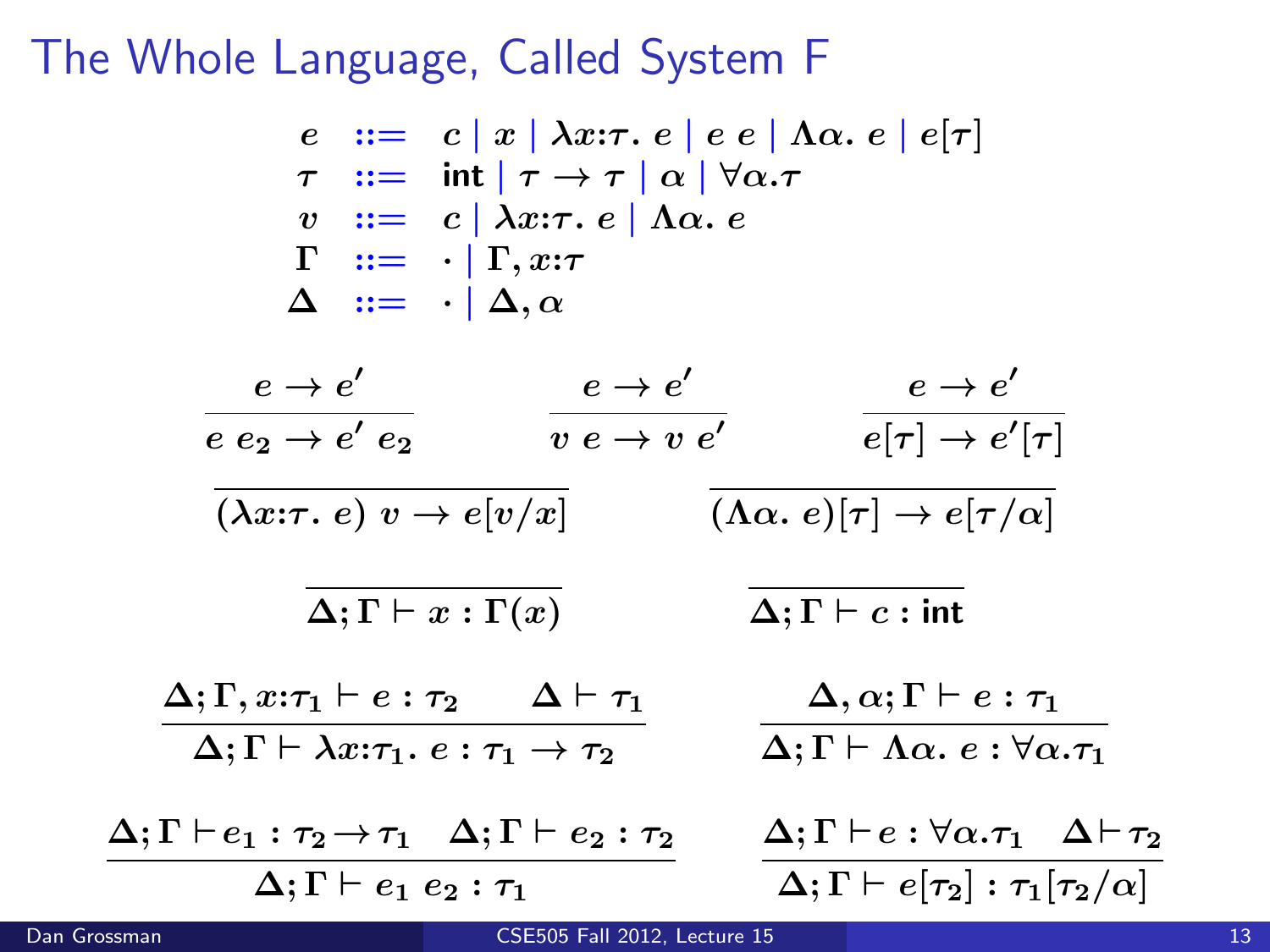An overly simple polymorphic function...

Let  $id = \Lambda \alpha$ .  $\lambda x : \alpha$ . x

- id has type  $\forall \alpha . \alpha \rightarrow \alpha$
- $\triangleright$  id [int] has type int  $\rightarrow$  int
- $\triangleright$  id [int  $\ast$  int] has type (int  $\ast$  int)  $\rightarrow$  (int  $\ast$  int)
- $\blacktriangleright$  (id  $[\forall \alpha . \alpha \rightarrow \alpha]$ ) id has type  $\forall \alpha . \alpha \rightarrow \alpha$

In ML you can't do the last one; in System F you can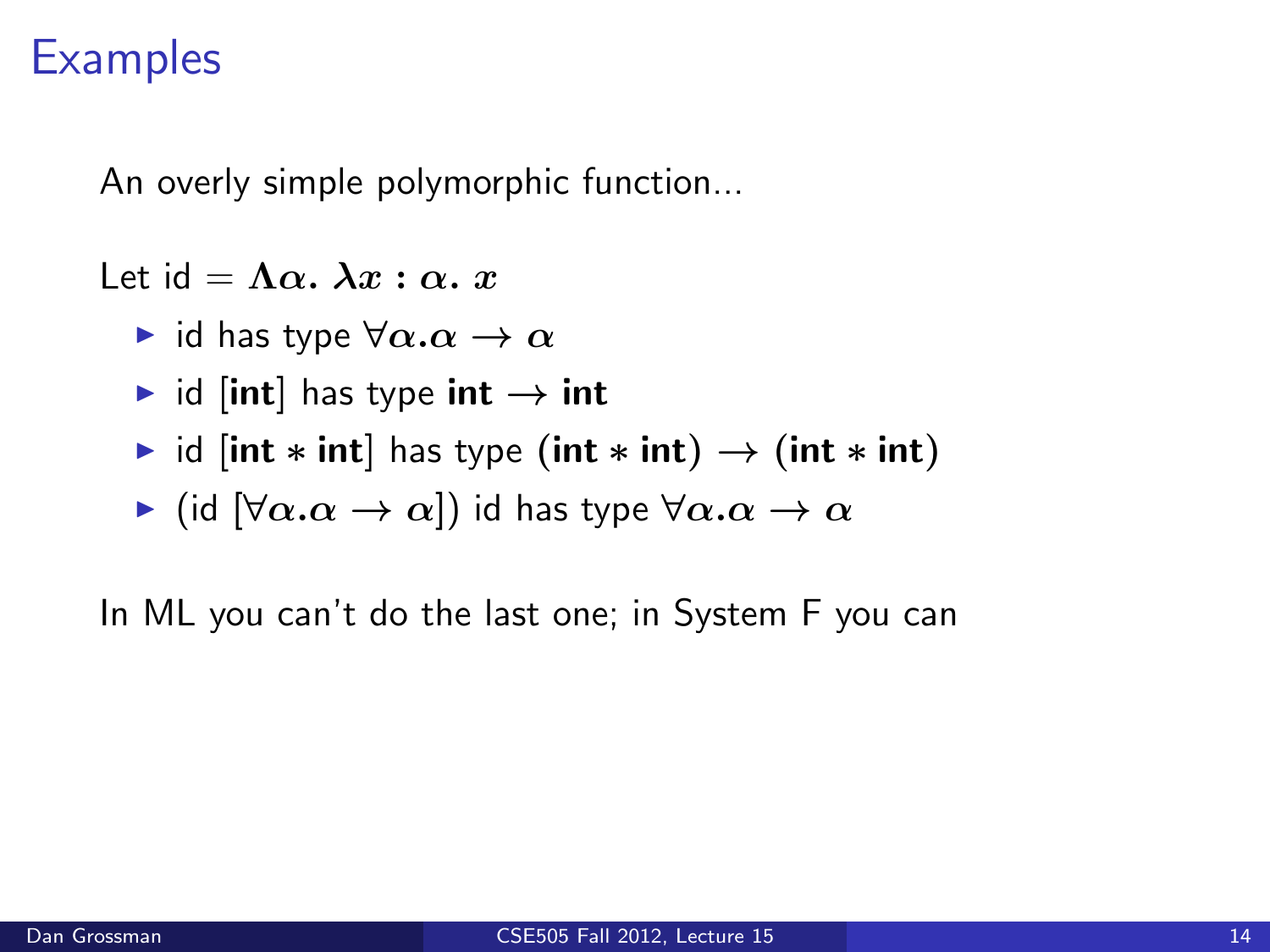### More Examples

- Let apply $1 = \Lambda \alpha$ .  $\Lambda \beta$ .  $\lambda x : \alpha$ .  $\lambda f : \alpha \rightarrow \beta$ . f x
	- $\triangleright$  apply1 has type  $\forall \alpha.\forall \beta.\alpha \rightarrow (\alpha \rightarrow \beta) \rightarrow \beta$
	- $\triangleright$   $\cdot$ ; g:int  $\rightarrow$  int  $\vdash$  (apply1 [int][int] 3 g) : int

Let apply2 =  $\Lambda \alpha$ .  $\lambda x$  :  $\alpha$ .  $\Lambda \beta$ .  $\lambda f$  :  $\alpha \rightarrow \beta$ . f x

- $\triangleright$  apply2 has type  $\forall \alpha.\alpha \rightarrow (\forall \beta.(\alpha \rightarrow \beta) \rightarrow \beta)$ (impossible in ML)
- $\triangleright$  : g:int  $\rightarrow$  string, h:int  $\rightarrow$  int  $\vdash$  $(\text{let } z = \text{apply2} \mid \text{int} | \text{in} z (z 3 \mid \text{int} | h) \mid \text{string} | g)$ : string

Let twice  $=\Lambda \alpha$ .  $\lambda x : \alpha$ .  $\lambda f : \alpha \to \alpha$ .  $f(f x)$ .

- In twice has type  $\forall \alpha . \alpha \rightarrow (\alpha \rightarrow \alpha) \rightarrow \alpha$
- $\triangleright$  Cannot be made more polymorphic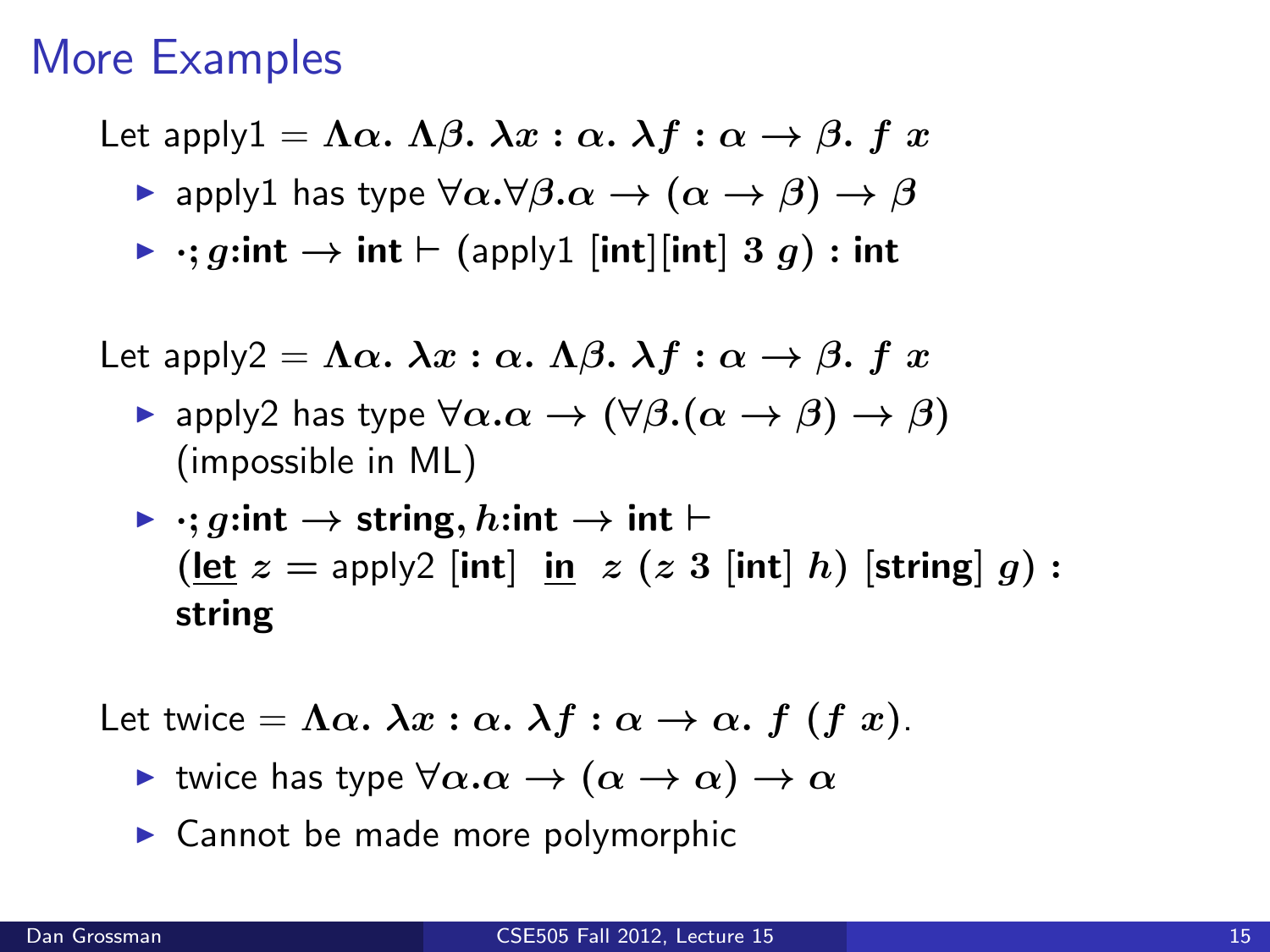### What next?

Having defined System F...

- $\triangleright$  Metatheory (what properties does it have)
- $\triangleright$  What (else) is it good for
- $\blacktriangleright$  How/why ML is more restrictive and implicit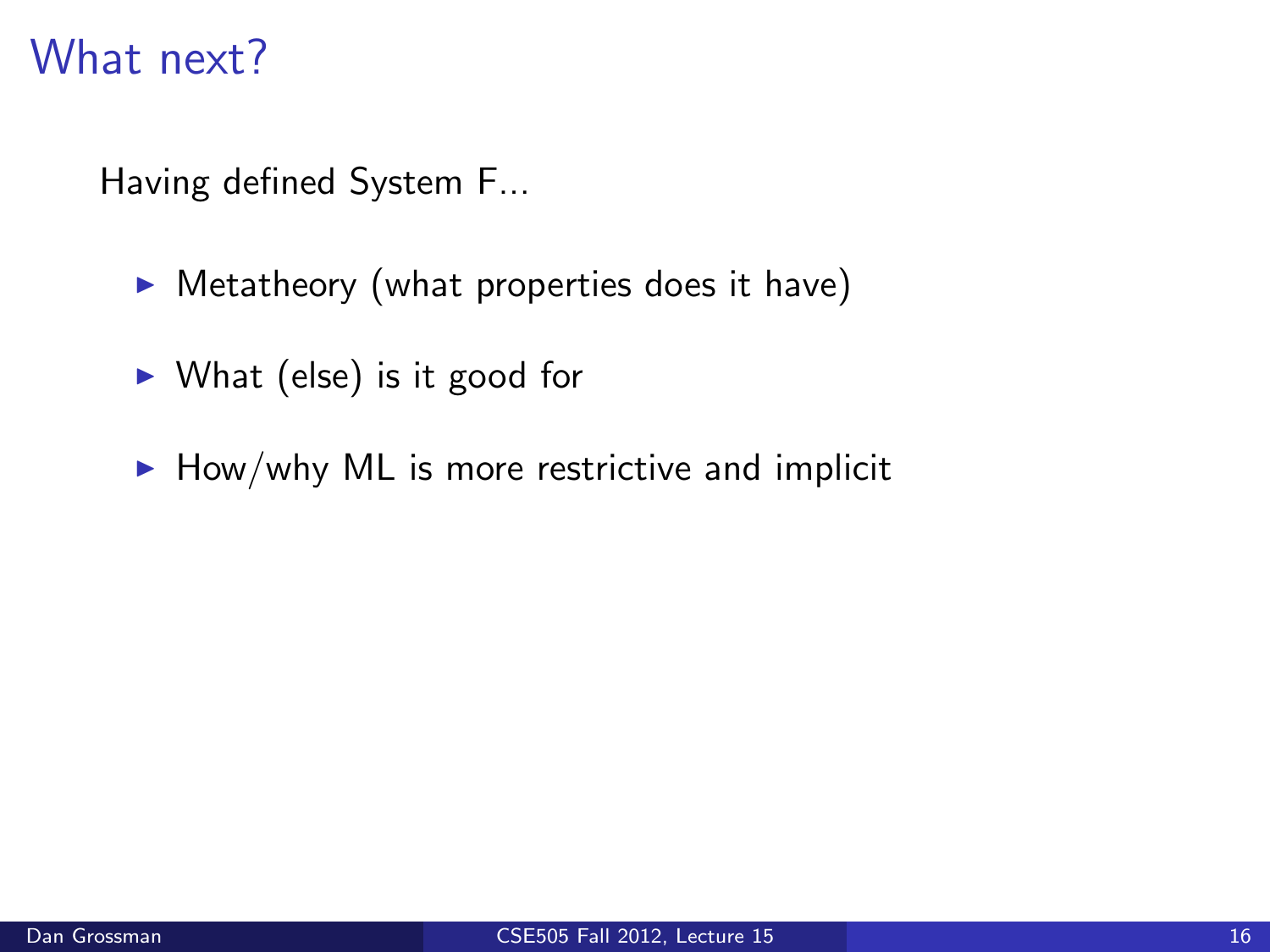## **Metatheory**

- $\blacktriangleright$  Safety: Language is type-safe
	- $\triangleright$  Need a Type Substitution Lemma
- $\blacktriangleright$  Termination: All programs terminate
	- **In** Surprising we saw id  $[\tau]$  id
- $\blacktriangleright$  Parametricity, a.k.a. theorems for free
	- ► Example: If  $\cdot; \cdot \vdash e : \forall \alpha . \forall \beta . (\alpha * \beta) \rightarrow (\beta * \alpha)$ , then *e* is equivalent to  $\Lambda \alpha$ .  $\Lambda \beta$ .  $\lambda x$ : $\alpha * \beta$ .  $(x.2, x.1)$ . Every term with this type is the swap function!!

Intuition: e has no way to make an  $\alpha$  or a  $\beta$  and it cannot tell what  $\alpha$  or  $\beta$  are or raise an exception or diverge...

 $\blacktriangleright$  Erasure: Types do not affect run-time behavior

Note: Mutation "breaks everything"

 $\triangleright$  depth subtyping: hw4, termination: hw3, parametricity: hw5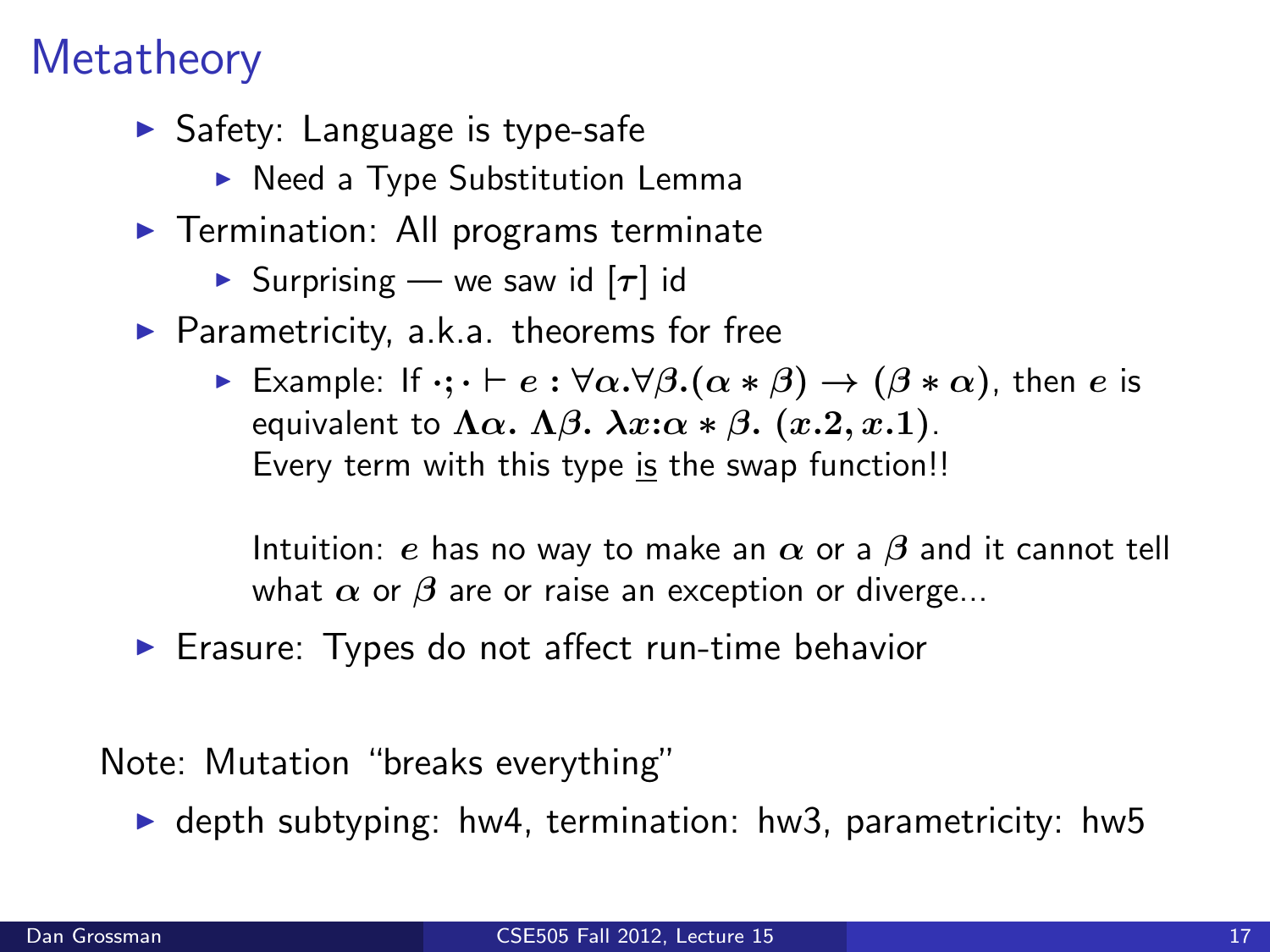## Security from safety?

Example: A process e should not access files it did not open (fopen can check permissions)

Require an untrusted process  $e$  to type-check as follows:  $\cdots \vdash e : \forall \alpha$ . {fopen : string  $\rightarrow \alpha$ , fread :  $\alpha \rightarrow \text{int} \} \rightarrow \text{unit}$ 

This type ensures that a process won't "forge a file handle" and pass it to fread

So fread doesn't need to check (faster), file handles don't need to be encrypted (safer), etc.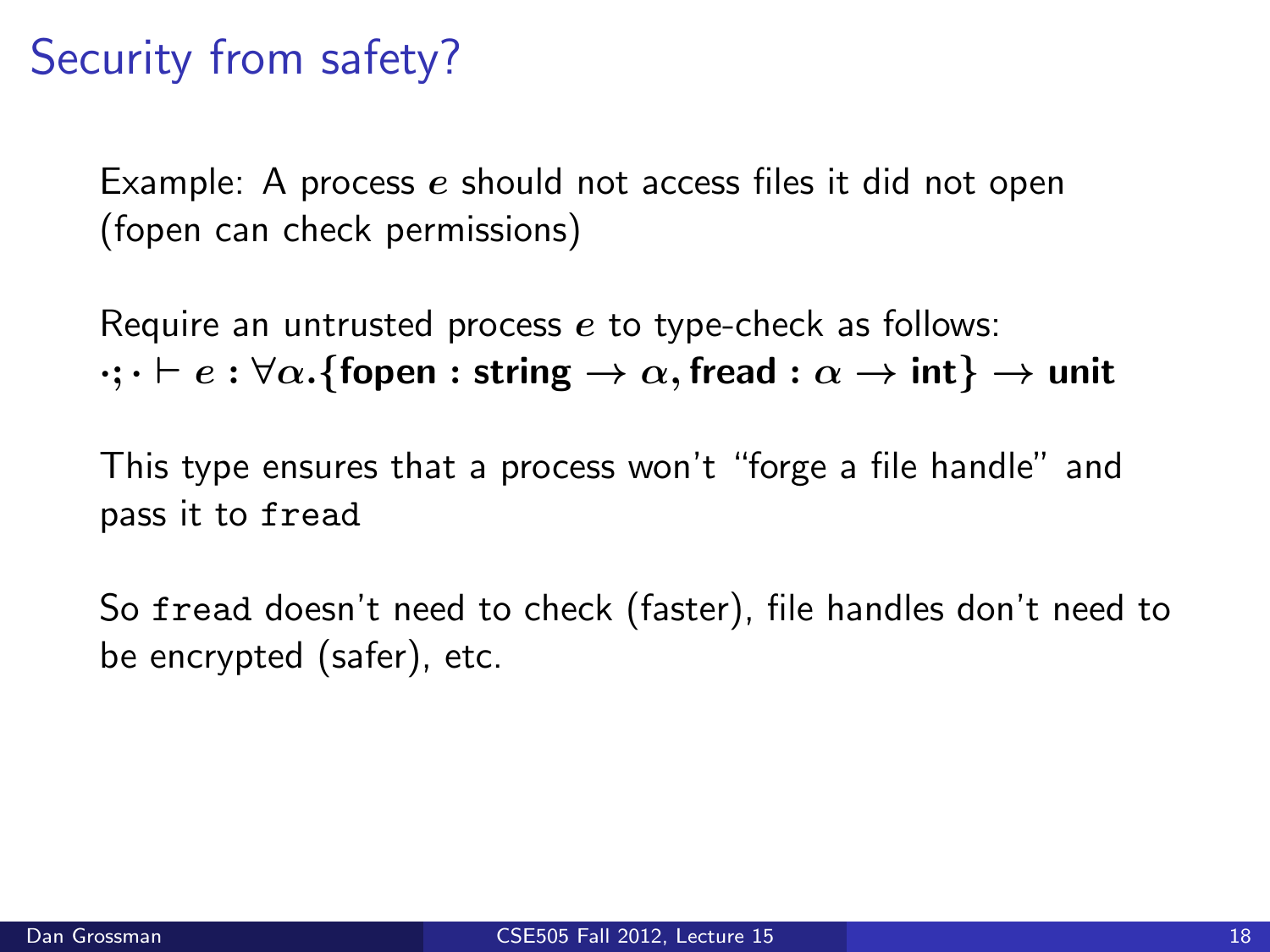## Moral of Example

In simply-typed lambda-calculus, type safety just means not getting stuck

With type abstraction, it enables secure interfaces!

Suppose we (the system library) implement file-handles as ints. Then we instantiate  $\alpha$  with int, but untrusted code cannot tell

Memory safety is a necessary but insufficient condition for language-based enforcement of strong abstractions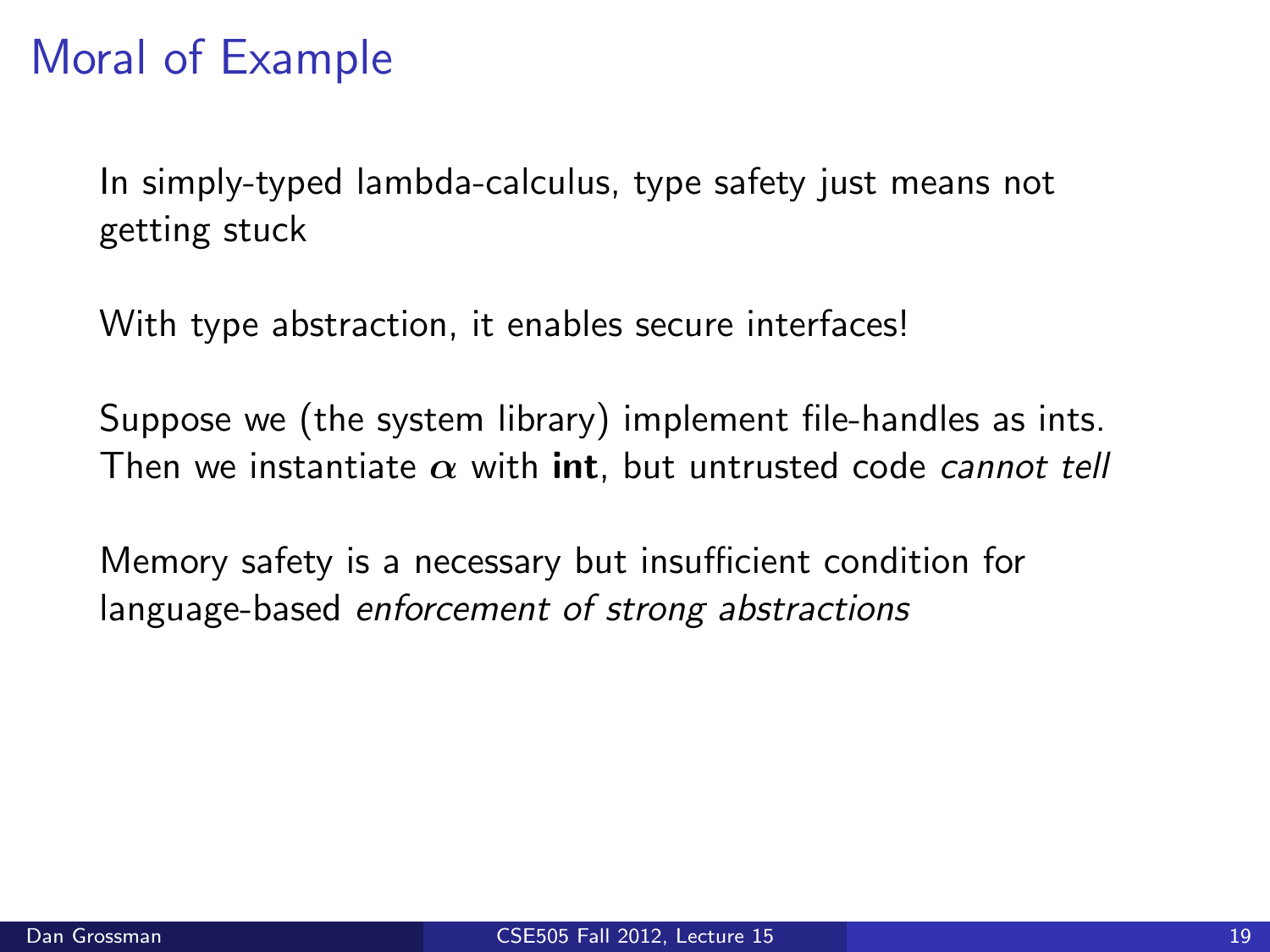#### Are types used at run-time?

We said polymorphism was about "many types for same term", but for clarity and easy checking, we changed:

- **Fig.** The syntax via  $\Lambda \alpha$ . e and e  $[\tau]$
- $\triangleright$  The operational semantics via type substitution
- $\blacktriangleright$  The type system via  $\Delta$

Claim: The operational semantics did not "really" change; types need not exist at run-time

More formally: *Erasing* all types from System F produces an equivalent program in the untyped lambda calculus

Strengthened induction hypothesis: If  $e \rightarrow e_1$  in System F and  $\text{erase}(e) \rightarrow e_2$  in untyped lambda-calculus, then  $e_2 = \text{erase}(e_1)$ 

"Erasure and evaluation commute"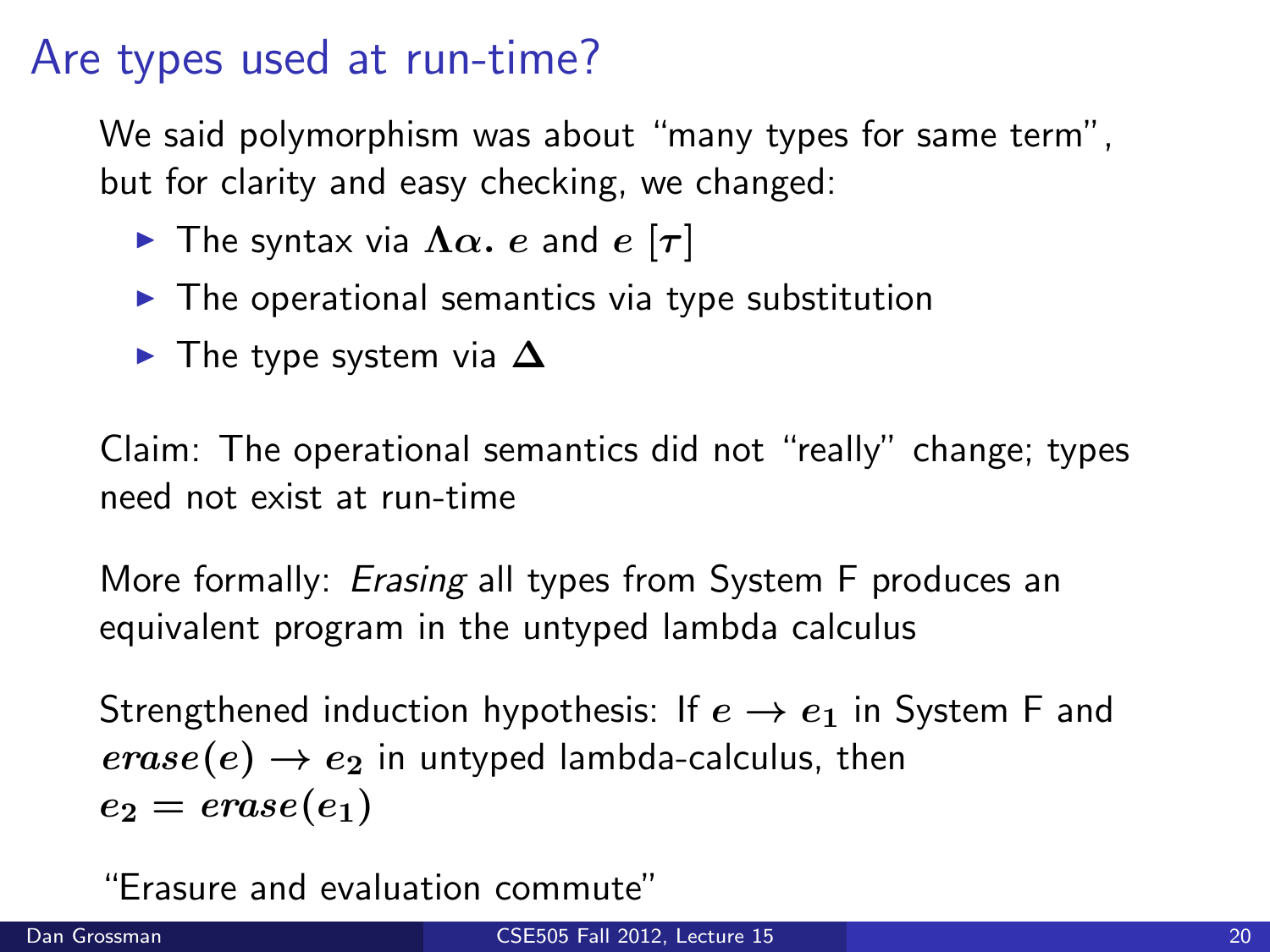#### **Erasure**

Erasure is easy to define:

$$
\begin{array}{rcl} \mathit{erase}(c) & = & c \\ \mathit{erase}(x) & = & x \\ \mathit{erase}(e_1 \ e_2) & = & \mathit{erase}(e_1) \ \mathit{erase}(e_2) \\ \mathit{erase}(\lambda x{:}\tau.\ e) & = & \lambda x.\ \mathit{erase}(e) \\ \mathit{erase}(\Lambda \alpha.\ e) & = & \lambda ..\ \mathit{erase}(e) \\ \mathit{erase}(e\ [\tau]) & = & \mathit{erase}(e)\ 0 \end{array}
$$

In pure System F, preserving evaluation order isn't crucial, but it is with fix, exceptions, mutation, etc.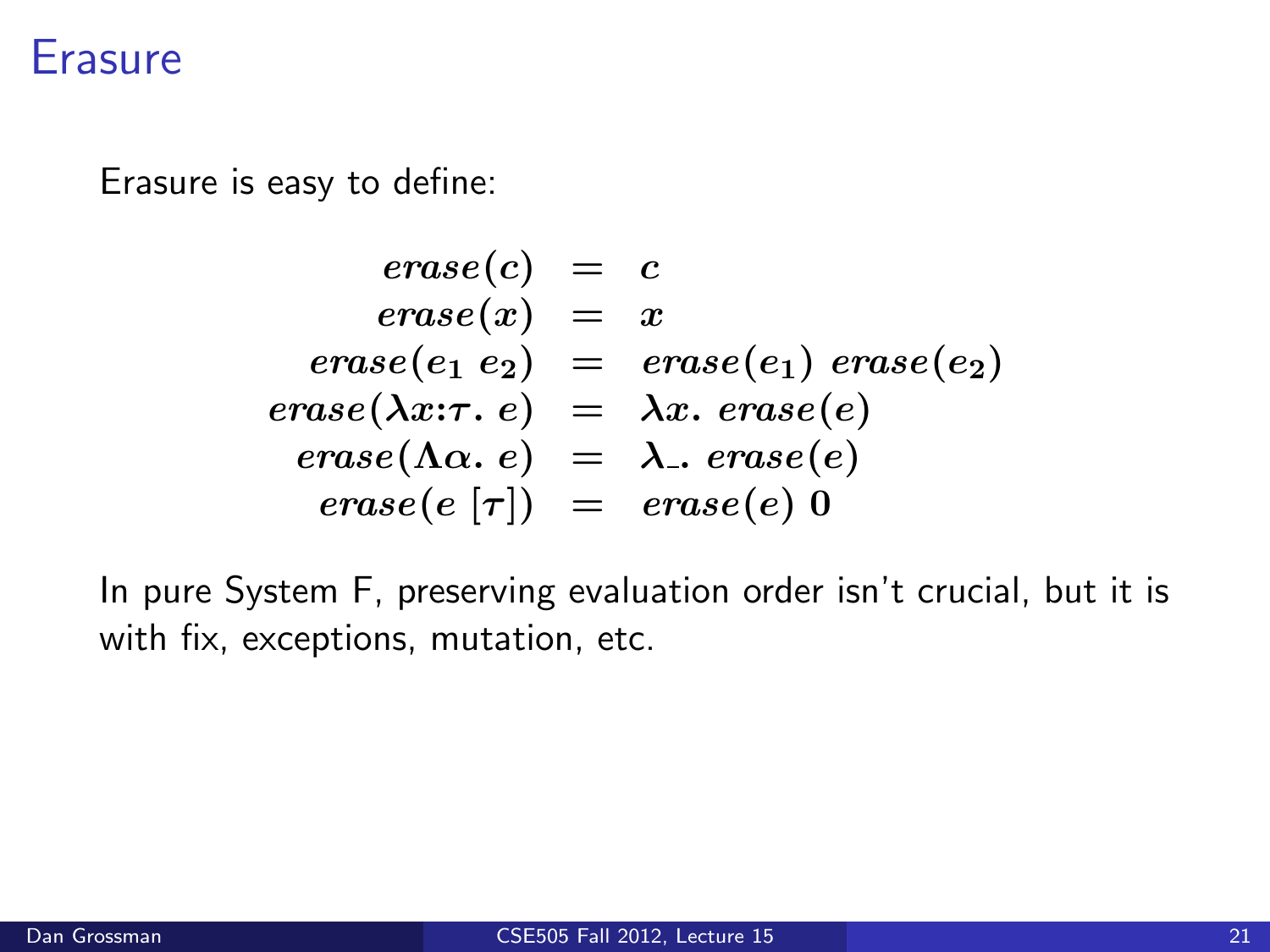#### Connection to reality

System F has been one of the most important theoretical PL models since the 1970s and inspires languages like ML.

But you have seen ML polymorphism and it looks different. In fact, it is an implicitly typed restriction of System F.

These two qualifications  $(1)$  implicit,  $(2)$  restriction) are deeply related.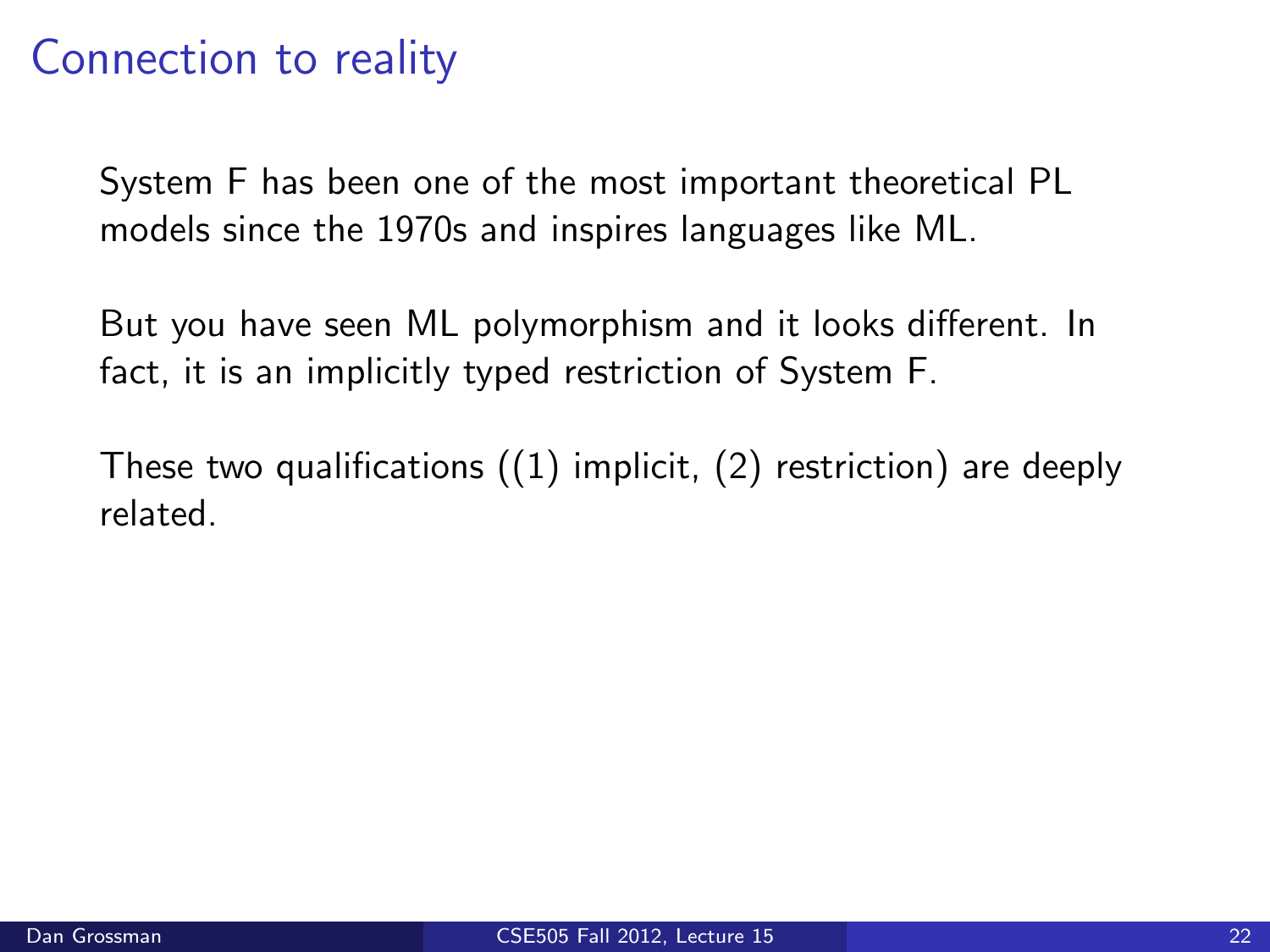## **Restrictions**

- All types have the form  $\forall \alpha_1,\ldots,\alpha_n.\tau$  where  $n>0$  and  $\tau$ has no ∀. (Prenex-quantification; no first-class polymorphism.)
- Only let (rec) variables (e.g., x in let  $x = e1$  in e2) can have polymorphic types. So  $n = 0$  for function arguments, pattern variables, etc. (Let-bound polymorphism)

So cannot (always) desugar let to  $\lambda$  in ML

- In let rec f  $x = e1$  in e2, the variable f can have type  $\forall \alpha_1, \ldots, \alpha_n. \tau_1 \rightarrow \tau_2$  only if every use of f in e1 instantiates each  $\alpha_i$  with  $\alpha_i$ . (No polymorphic recursion)
- $\triangleright$  Let variables can be polymorphic only if e1 is a "syntactic value"
	- $\triangleright$  A variable, constant, function definition, ...
	- $\triangleright$  Called the "value restriction" (relaxed partially in OCaml)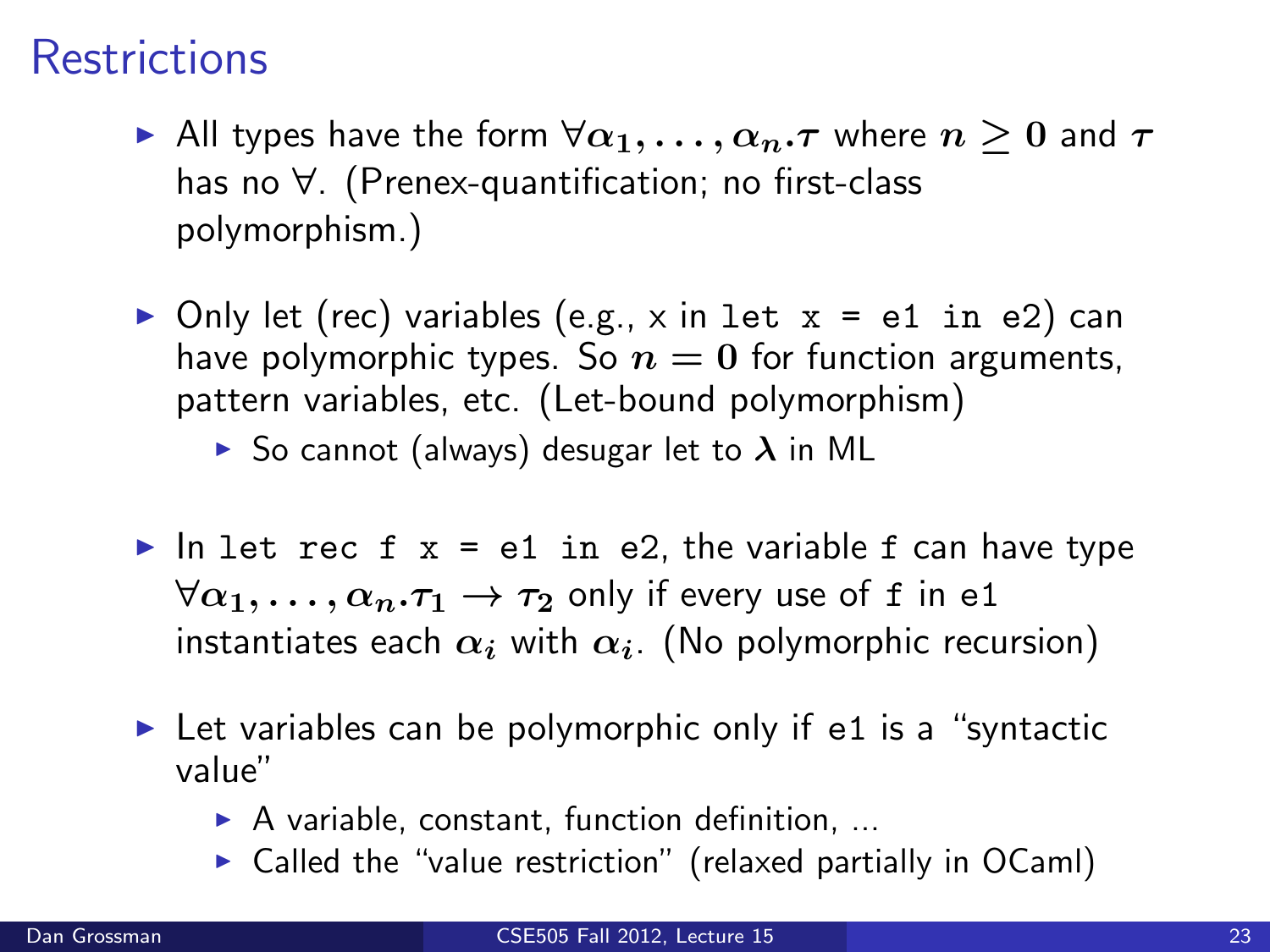# Why?

ML-style polymorphism can seem weird after you have seen System F. And the restrictions do come up in practice, though tolerable.

- $\blacktriangleright$  Type inference for System F (given untyped e, is there a System F term  $e'$  such that  $\mathit{erase}(e') = e)$  is undecidable (1995)
- $\triangleright$  Type inference for ML with polymorphic recursion is undecidable (1992)
- $\triangleright$  Type inference for ML is decidable and efficient in practice, though pathological programs of size  $O(n)$  and run-time  $O(n)$  can have types of size  $O(2^{2^n})$
- $\triangleright$  The type inference algorithm is *unsound* in the presence of ML-style mutation, but value-restriction restores soundness
	- $\blacktriangleright$  Based on *unification*